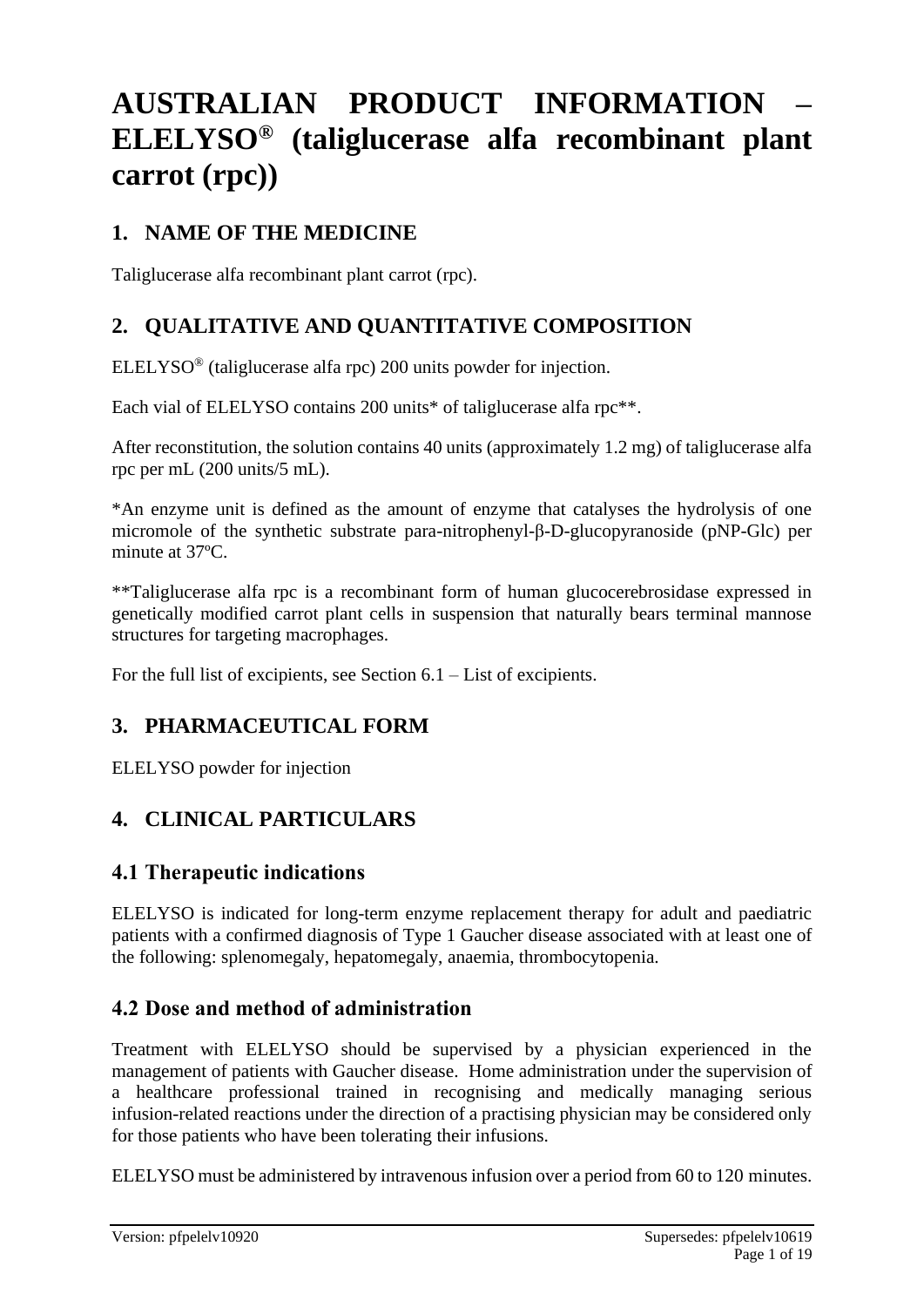Due to the heterogeneity and the multi-systemic nature of Gaucher disease, dosage must be individualised to each patient. Dose requirements may increase or decrease, based on achievement of therapeutic goals, as assessed by regular comprehensive evaluations of the patient's clinical manifestations.

#### **Dosage**

Initial doses of ELELYSO in adult and paediatric (2 years to 17 years of age) patients range from 30 units/kg to 60 units/kg of body weight once every 2 weeks, depending on the clinical assessment of the treating physician.

Patients currently being treated with imiglucerase for Gaucher disease can be switched to taliglucerase alfa rpc. It is recommended that patients previously treated on a stable dose of imiglucerase begin treatment with taliglucerase alfa rpc at the same dose of imiglucerase when they switch from imiglucerase to taliglucerase alfa rpc.

#### **Method of Administration**

After reconstitution and dilution, the preparation is administered by intravenous infusion over a period from 60 minutes to 120 minutes. The duration of infusion may be adjusted as tolerated by the patient. The total volume of the infusion solution should be delivered over a period of no less than 60 minutes.

Each vial of ELELYSO is for single use only in one patient only.

### **Paediatrics (2 to 17 years of age)**

During clinical studies 16 patients, 2 years to 17 years of age, were treated with ELELYSO. The safety and efficacy profiles were similar between adult and paediatric patients.

#### **Elderly (>65 years of age)**

During clinical studies 8 patients, 65 years of age or older, were treated with ELELYSO. This limited data set does not indicate the need for dose adjustment in this age group.

#### **Instructions for Reconstitution, Dilution and Disposal**

To allow accurate dispensing of the medicine, each vial contains an overfill of 6% (i.e. 12 units).

The powder for injection needs to be reconstituted with Water for Injections, diluted immediately with sodium chloride 9 mg/mL (0.9%) solution for infusion and then administered by intravenous infusion.

The number of vials to be reconstituted should be determined based on the individual patient's body weight and dosage regimen. Occasionally, small dosage adjustments may be made to avoid discarding partially used vials. Dosage maybe rounded to the nearest whole vial, as long as the monthly administered dosage remains substantially unaltered.

Use aseptic technique.

#### *Reconstitution*

Reconstitute each vial for injection with 5.1 mL Water for Injections. Water for Injections should be added slowly to minimise the formation of air bubbles and to assure proper mixing of the product with Water for Injections. The reconstituted volume is 5.3 mL.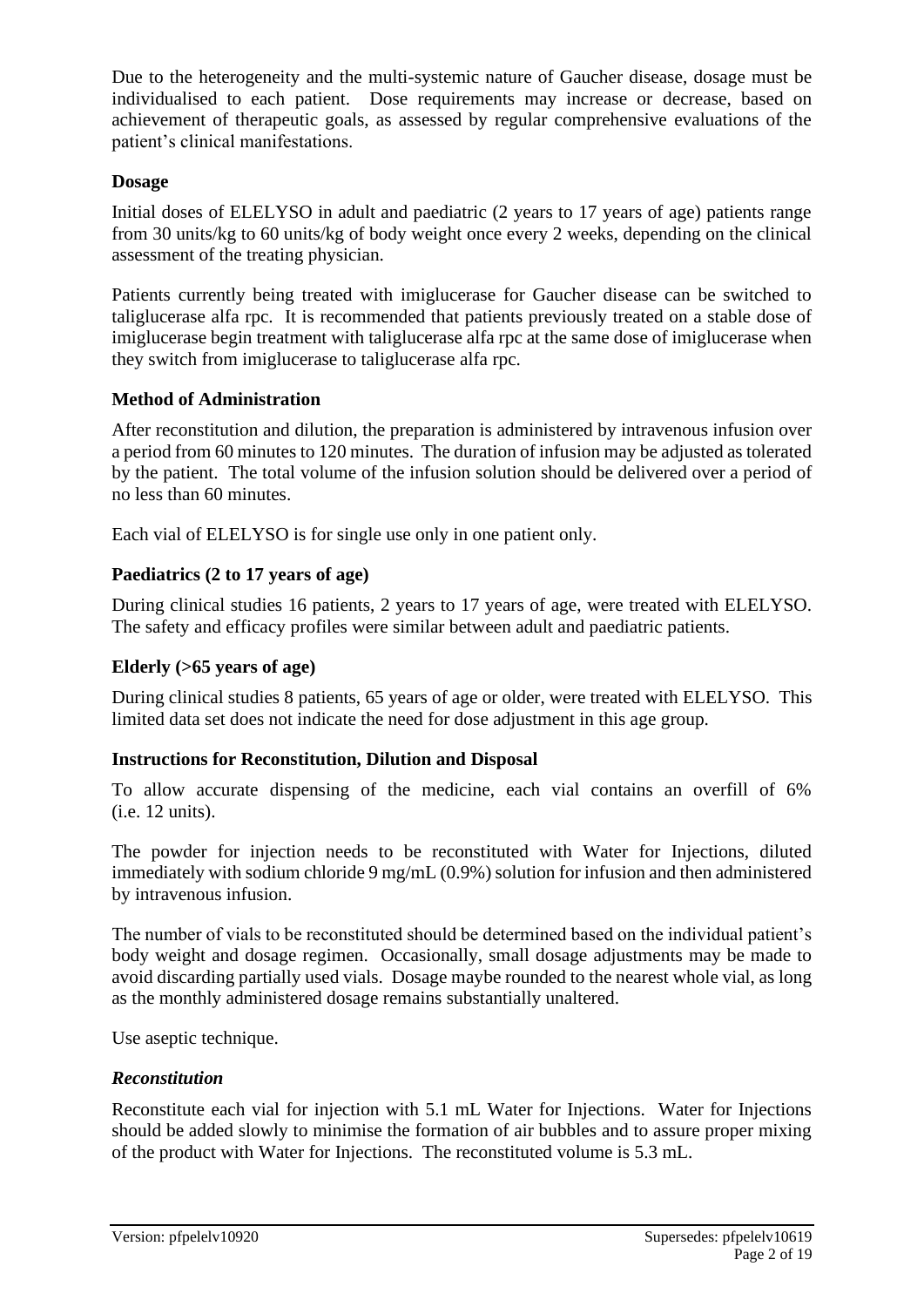Mix vials gently. DO NOT SHAKE. After reconstitution the solution should be a clear and colourless liquid, essentially free of visible particles. The reconstituted solution must be further diluted. Before further dilution, visually inspect the reconstituted solution in each vial for foreign particulate matter, and discolouration. Do not use vials that exhibit discolouration or contain foreign particulate matter.

The reconstituted solution contains 40 units of taliglucerase alfa rpc per mL. The reconstituted volume allows accurate withdrawal of 5.0 mL (equal to 200 units) from each vial.

After reconstitution, promptly dilute the reconstituted solution and discard the vial. Do not store unused vials for subsequent use.

### *Dilution*

Withdraw 5.0 mL reconstituted solution from each vial and combine the withdrawn volumes into a sterile infusion bag.

Then dilute the combined volume with sodium chloride 9 mg/mL (0.9%) solution for infusion to a total volume of 100 mL to 200 mL. Mix the infusion solution gently. Since this is a protein solution, a few translucent particles or fibers may be observed occasionally after dilution. The diluted solution should be filtered through an in-line low protein-binding 0.2 µm filter during administration.

It is recommended that the diluted solution be administered as soon as possible after dilution.

### *Disposal*

Any unused product should be disposed of in accordance with local requirements.

# **4.3 Contraindications**

Severe allergic reactions to taliglucerase alfa rpc, any excipient components of the product, or other similar glucocerebrosidase enzymes (see Section 4.4 – Special warnings and precautions for use).

# **4.4 Special warnings and precautions for use**

### **Infusion-related Reactions and Hypersensitivity**

As with any intravenous protein product, infusion-related reactions and hypersensitivity reactions, including anaphylaxis are possible, therefore appropriate medical support should be readily available when ELELYSO is administered. Infusion-related reactions and allergic hypersensitivity reactions have been reported with ELELYSO.

Infusion-related reactions usually represent symptoms occurring within 24 hours of the infusion and are not necessarily linked to anaphylaxis or hypersensitivity. They may include symptoms such as arthralgia, headache, vomiting, flushing, pruritus, pain in extremity, diarrhoea, chest discomfort, feeling hot, muscle spasms, tremor and throat irritation. They can usually be managed successfully and patients can continue on therapy by slowing the infusion rate and/or stopping and resuming treatment with a decreased infusion rate.

Hypersensitivity (which may include anaphylaxis), is characterised by hypotension, bronchospasm, laryngeal oedema, wheezing and urticaria. Patients who experience hypersensitivity can usually be treated with medicinal products such as antihistamines,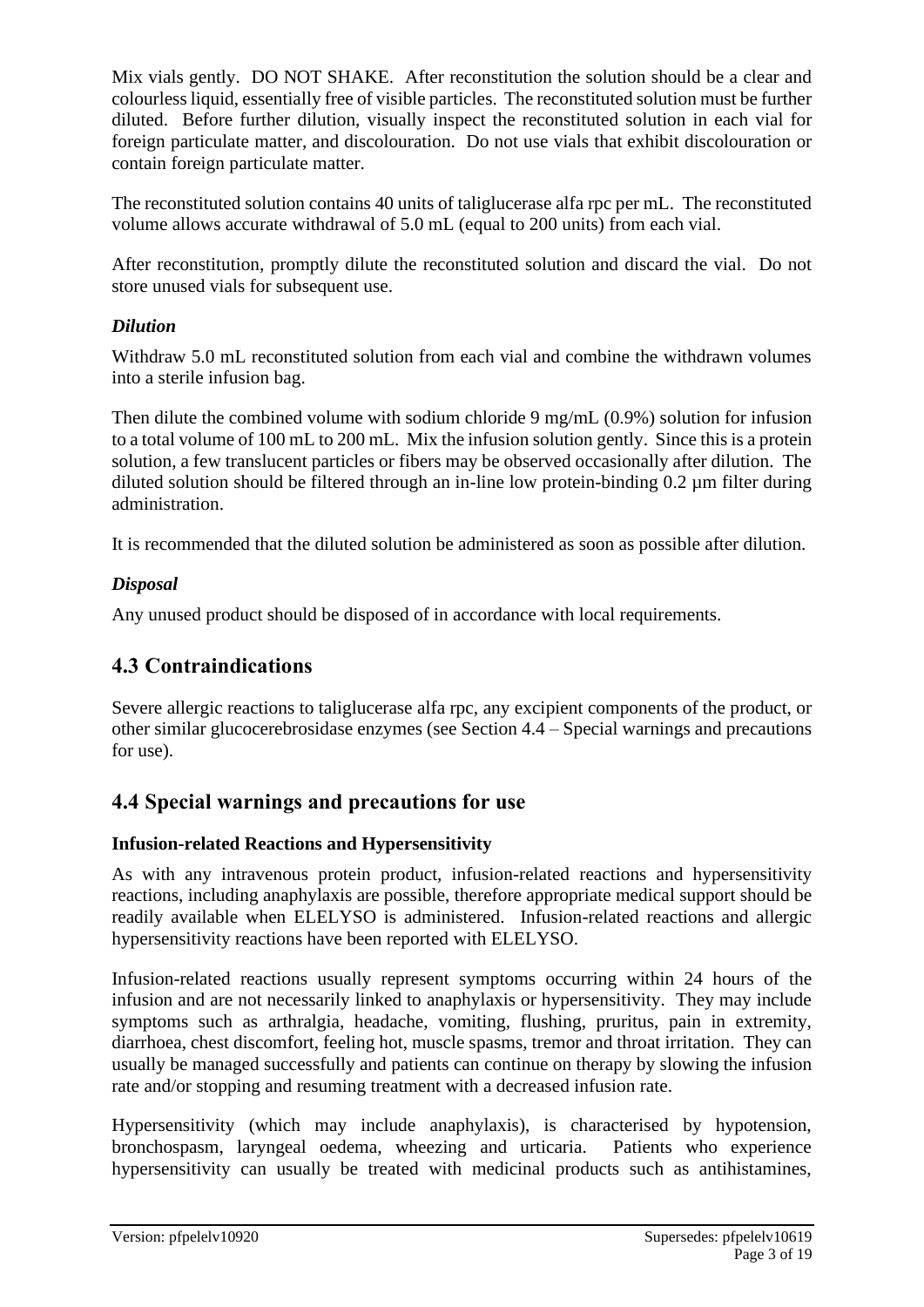antipyretics and/or corticosteroids. Hypersensitivity may contraindicate further treatment, however, pre-treatment with antihistamines and/or corticosteroids may prevent subsequent reactions. Hypersensitivity events occur more commonly within the first 3 months of starting treatment, however, they may occur at any time therefore ongoing monitoring is required.

If a severe allergic reaction occurs, current medical standards for emergency treatment should be followed and the immediate discontinuation of the ELELYSO infusion is recommended.

### **Antibody Response/Immunogenicity**

As with other therapeutic proteins, the development of immunoglobulin G (IgG) anti-drug antibodies (ADA) to taliglucerase alfa has been described. Hypersensitivity reactions occur in patients with and without ADA, but are more common among those with ADA some of whom experience anaphylactic reactions.

In a study in ERT-naïve adult patients, seventeen of 32 patients (17 of 32, 53%) who were administered taliglucerase alfa every two weeks developed ADA post-treatment (defined as ADA-positive at one or more post-treatment time points). Two additional patients were ADA-positive at baseline; one patient withdrew after developing an allergic reaction with the first dose of taliglucerase alfa, and the second patient became ADA-negative at 21 months treatment and remained negative thereafter with continued treatment. In ERT-naïve paediatric patients, 2 of 11 (18%) patients developed ADA. One ERT-naïve paediatric patient was ADA-positive at baseline but became ADA-negative following treatment with taliglucerase alfa. In a study in ERT-experienced adult and paediatric patients, (N=31; 26 adult patients and 5 paediatric patients) 5 adult patients (16% of all patients) who switched from imiglucerase treatment to taliglucerase alfa treatment once every two weeks developed ADA after the switch. None of the ERT-experienced paediatric patients developed ADA after switching from imiglucerase treatment to taliglucerase alfa treatment. In the ERT-experienced population, two adult and two paediatric patients who switched from imiglucerase were ADA-positive at baseline but ADA-negative following taliglucerase alfa treatment. One of these ERT-experienced adults subsequently became ADA-positive following continued treatment. In total, 31 adult and paediatric patients tested positive for the taliglucerase alfa ADA. The relevance of ADA to adverse events is currently unclear.

Thirty of 31 adult and paediatric patients, who previously tested positive for the anti-taliglucerase alfa ADA, were also evaluated for the presence of neutralising antibodies in the mannose receptor binding and enzyme activity assays. Nineteen (63%) of the 30 patients were positive for the neutralising antibodies capable of inhibiting mannose receptor binding of taliglucerase alfa. Eight of these 19 patients were also positive for neutralising antibodies capable of inhibiting the enzymatic activity of taliglucerase alfa.

Nine (29%) of the 31 adult and pediatric patients who developed ADA to ELELYSO during treatment or tested positive for ADA at baseline also developed antibodies against plant-specific glycans in ELELYSO.

The significance of these findings is unknown at this time.

There has been no demonstrated consistent association between positive neutralising antibody assay results and therapeutic response, however, in three patients with anti-neutralising antibodies, there was a tendency to lower haematological response. It may be useful for clinicians to measure neutralising antibodies in patients where there is a lack of therapeutic response at a reasonable dose.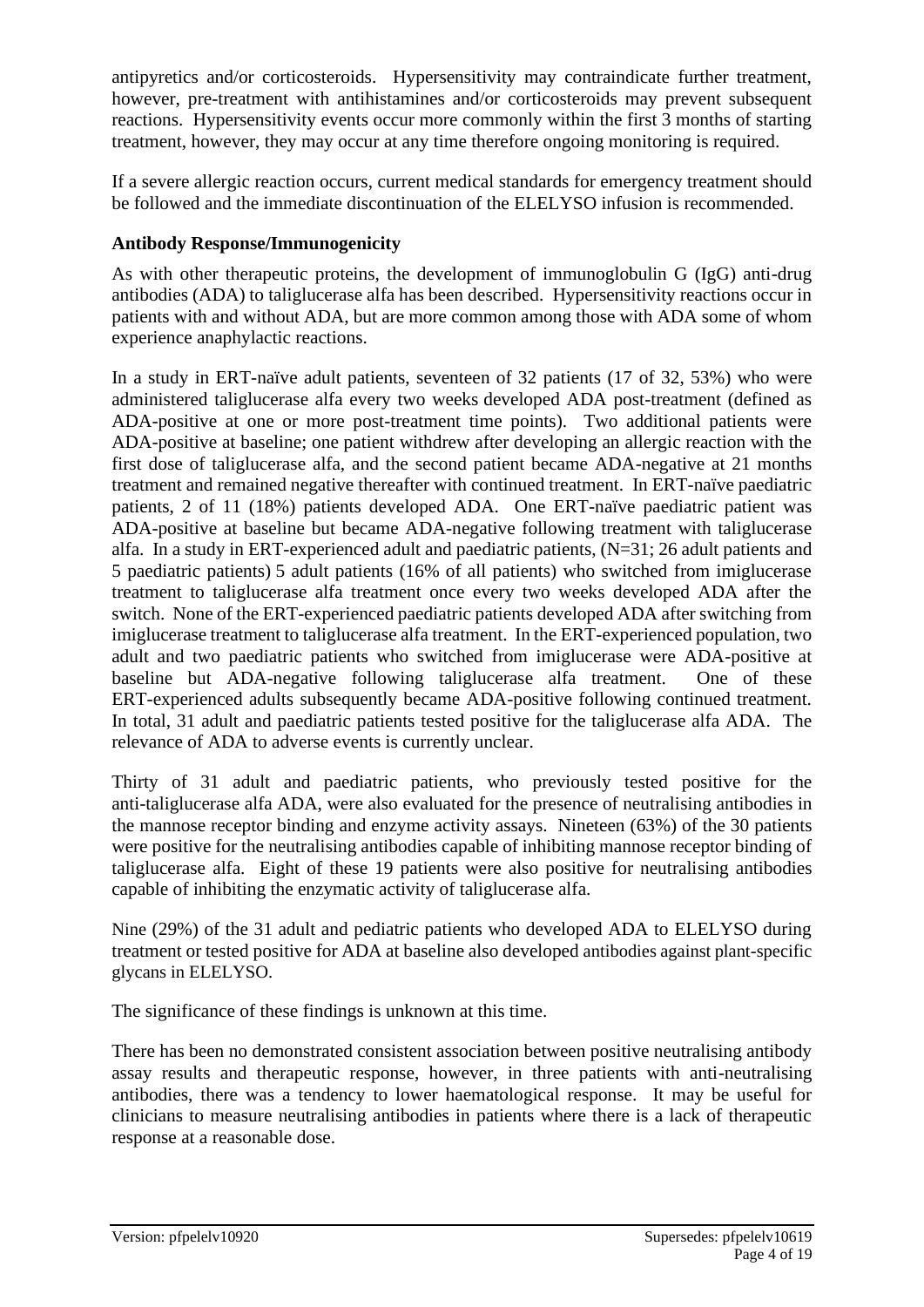Testing for anti-taliglucerase antibodies should be considered in cases of severe infusion related reactions or hypersensitivity. High or rising titres or the presence of neutralising antibodies would be of concern.

Immunogenicity assay results are highly dependent on the sensitivity and specificity of the assay and may be influenced by several factors such as assay methodology, sample handling, timing of sample collection, concomitant medication, and underlying disease. For these reasons, comparison of the incidence of antibodies to ELELYSO with the incidence of antibodies to other products may be misleading.

### **Pulmonary Hypertension**

Pulmonary hypertension is a known complication of Gaucher disease. Patients with respiratory symptoms should be evaluated for the presence of pulmonary hypertension.

Routine evaluation to detect the presence of pulmonary hypertension after diagnosis of Gaucher disease and over time is recommended. Patients diagnosed with pulmonary hypertension should receive adequate doses of ELELYSO to ensure control of underlying Gaucher disease as well as be evaluated for the need of additional pulmonary hypertension specific treatments.

#### **Allergy to Carrots**

The occurrence of allergic reactions to taliglucerase alfa rpc in patients with known carrot allergies is currently unknown and has not been studied in clinical trials; therefore, caution should be exercised in treating such patients. If infusion-related reactions or hypersensitivity occurs, patients should be managed as described above.

#### **Sodium**

This medicinal product contains sodium and is administered in 9 mg/mL (0.9%) sodium chloride intravenous solution. This should be taken into consideration when administered to patients on a controlled sodium diet.

#### **Neuronopathic Gaucher Disease**

Patients with severe and complex neurological symptoms were excluded from clinical studies; paediatric patients with longstanding oculomotor gaze palsy and/or mutations suggestive of neuronopathic disease were permitted to enrol. Two out of 11 (18%) patients in the paediatric study (PB-06-005) for patients naïve to enzyme replacement therapy were diagnosed with Type 3c disease and one child in the switch trial possesses the homozygote L444P genotype. There is no clinical experience with the use of ELELYSO in patients with Type 2 Gaucher disease.

#### **Use in Renal and Hepatic Impairment**

Studies of taliglucerase alfa rpc in patients with Gaucher disease with renal or hepatic impairment have not been conducted.

#### **Use in the Elderly**

Clinical studies of ELELYSO did not include sufficient numbers of patients aged 65 and over to determine whether they respond differently from younger patients. Other reported clinical experience has not identified differences in responses between the elderly and younger patients.

In general, dose selection for an elderly patient requires caution, usually starting at the low end of the dosing range, reflecting the greater frequency of decreased hepatic, renal, or cardiac function, and of concomitant disease or other drug therapy in this patient group.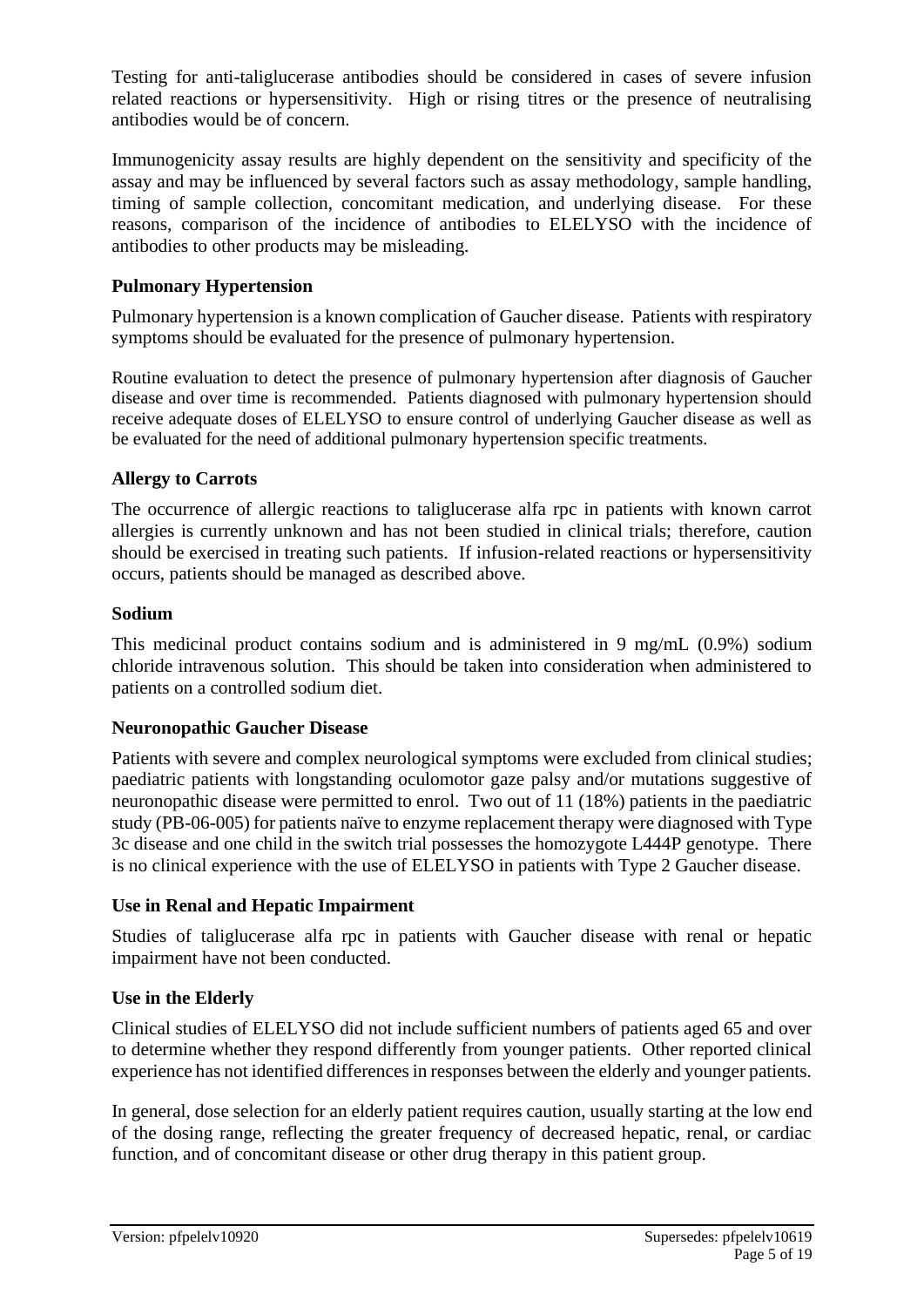### **Paediatric Use**

The safety and efficacy profiles were similar between adult and paediatric patients.

### **Effects on Laboratory Tests**

No data available.

# **4.5 Interactions with other medicines and other forms of interactions**

In the absence of compatibility studies, ELELYSO should not be mixed with other medicinal products, except those mentioned in Section 4.2 – Dose and method of administration.

# **4.6 Fertility, pregnancy and lactation**

### **Effects on Fertility**

Taliglucerase alfa rpc did not affect fertility or reproductive performance in male and female rats.

### **Use in Pregnancy – Pregnancy Category B1**

Reproductive toxicity studies using pregnant rats and rabbits given high doses of taliglucerase alfa rpc revealed no evidence of harm to the fetus. There are, however, no adequate and well-controlled studies in pregnant women. Because animal reproduction studies are not always predictive of human response, caution should be exercised when prescribing to pregnant women and this medicine should only be used during pregnancy if the potential benefit justifies the risk.

#### **Use in Lactation**

It is unknown whether ELELYSO is excreted in animal or human breast milk. Because many medicines are excreted in human milk, caution should be exercised when ELELYSO is administered to a breastfeeding woman.

# **4.7 Effects on ability to drive and use machines**

Patients should be aware of how they react to ELELYSO before driving or operating machinery as dizziness has been reported in clinical trials with ELELYSO.

# **4.8 Adverse effects (undesirable effects)**

#### **Summary of the Safety Profile**

The safety of ELELYSO has been evaluated in over 130 patients with Gaucher disease; data from 74 patients in controlled clinical trials were used to determine the frequency of adverse drug reactions [\(Table 1\)](#page-7-0). ELELYSO was administered in median doses of 9 units/kg to 78 units/kg of body weight every 2 weeks, for treatment durations of up to 60 months.

Patients were between 2 years and 85 years of age at the time of their first treatment with ELELYSO, and included both treatment naïve patients and those patients previously treated with imiglucerase.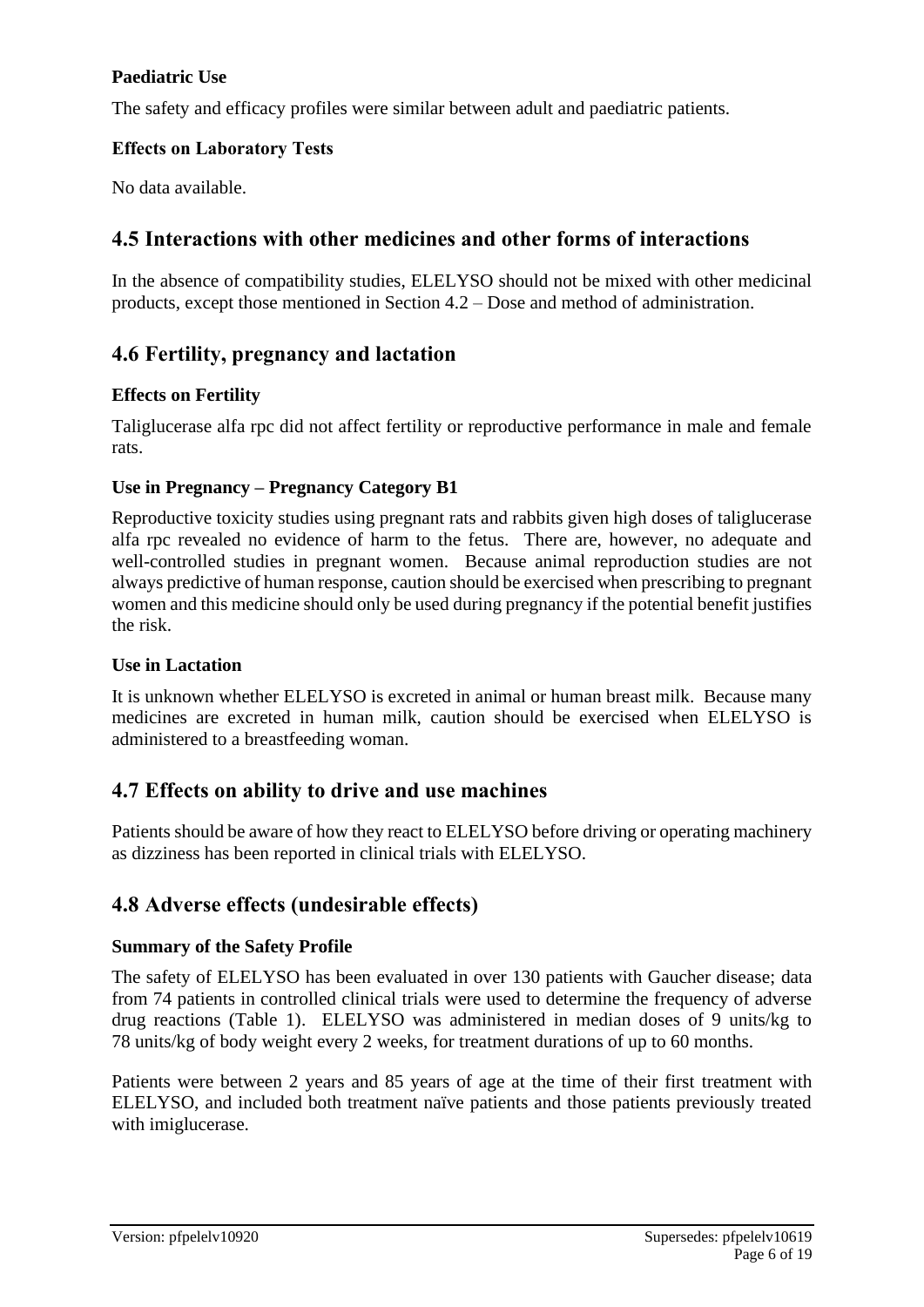The most serious adverse reactions in patients in clinical trials were immune-mediated adverse events of Type 1 hypersensitivity reactions (see Section 4.4 – Special warnings and precautions for use).

The most common adverse reactions were infusion-related reactions occurring within 24 hours of the infusion. The most commonly observed symptoms of infusion-related reactions were: arthralgia, headache, infusion-related reactions, vomiting, hypersensitivity, flushing, pruritus, pain in extremity and pulmonary hypertension. Other infusion reactions included diarrhoea, chest discomfort, feeling hot, muscle spasms, tremor, throat irritation, erythema, rash and infusion site pain.

The safety of ELELYSO has been established in paediatric patients from 2 to 16 years of age. One treatment-related serious adverse event was reported in paediatric clinical trials; an 8 year old patient experienced a serious adverse reaction (gastroenteritis). There does not appear to be a major difference in frequency of adverse reactions in paediatric patients compared to adult patients, with the exception that vomiting and abdominal pain were seen more commonly in paediatric patients.

### **Tabulated List of Adverse Reactions**

The adverse reactions reported in patients with Gaucher disease are listed in [Table 1](#page-7-0) (all adult and paediatric patients). Information is presented by system organ class and frequency according to MedDRA convention. Frequency is defined as very common  $(\geq 1/10)$  or common  $(\geq 1/100$  to  $\lt 1/10)$ . Within each frequency grouping, adverse reactions are presented in order of decreasing seriousness.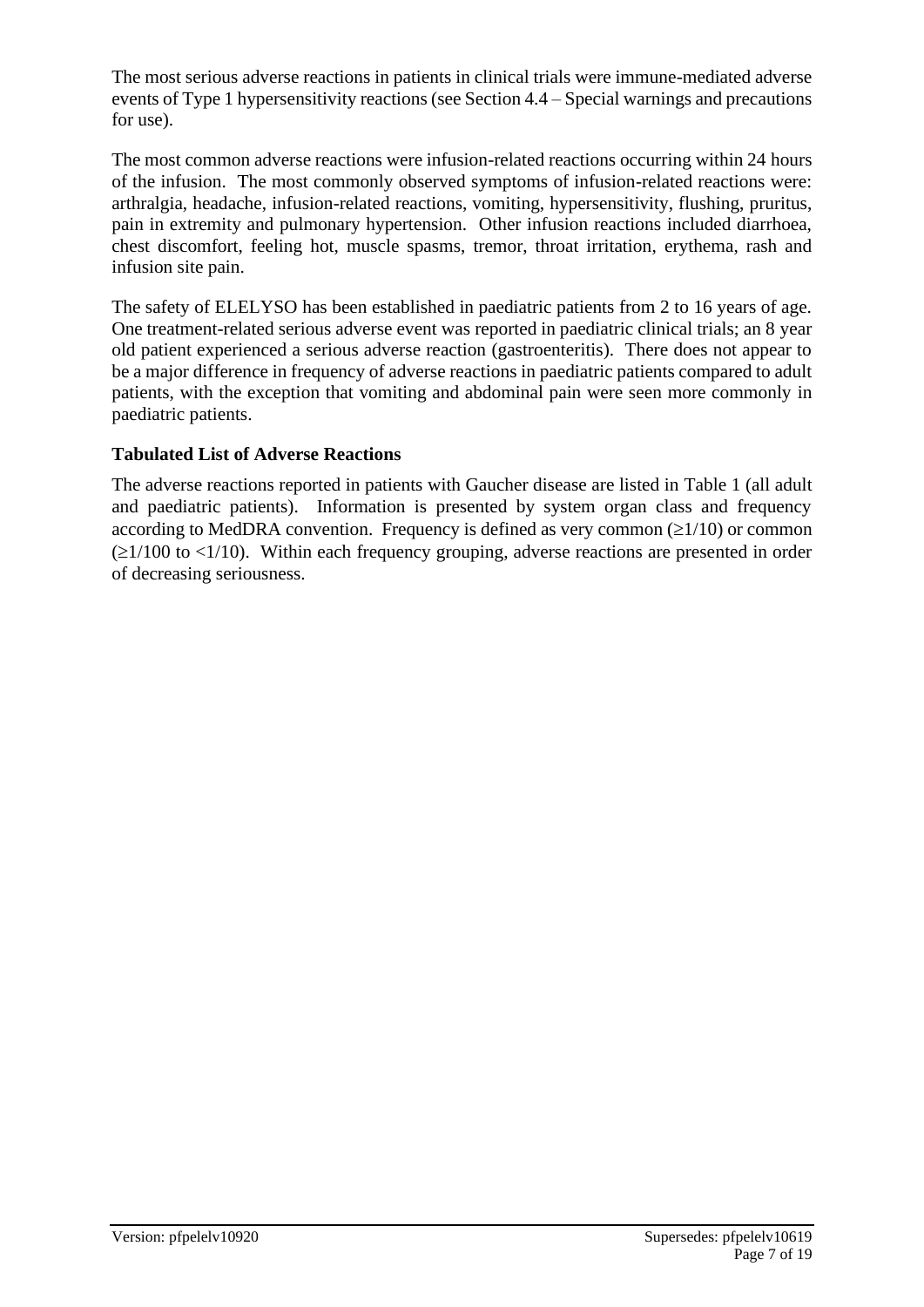| <b>Adverse Reaction</b><br><b>System Organ Class</b>       |                                          |                                                      |                                                                                |
|------------------------------------------------------------|------------------------------------------|------------------------------------------------------|--------------------------------------------------------------------------------|
|                                                            | <b>Very Common</b>                       | <b>Common</b>                                        | <b>Frequency not known</b><br>(cannot be estimated<br>from the available data) |
| Immune system<br>disorders                                 |                                          | Hypersensitivity                                     |                                                                                |
| Nervous system<br>disorders                                | Headache, Dizziness                      |                                                      |                                                                                |
| Vascular disorders                                         |                                          | Flushing                                             |                                                                                |
| Respiratory, thoracic<br>and mediastinal<br>disorders      |                                          | Throat irritation                                    |                                                                                |
| Gastrointestinal<br>disorders                              | Vomiting, Abdominal<br>pain <sup>a</sup> | <b>Nausea</b>                                        |                                                                                |
| Skin and subcutaneous<br>tissue disorders                  |                                          | Pruritus, Erythema,<br>Rash                          | Angioedema <sup>b</sup>                                                        |
| Musculoskeletal and<br>connective tissue<br>disorders      | Arthralgia, Pain in<br>extremity         | Bone pain, Back<br>pain                              |                                                                                |
| General disorders and<br>administration site<br>conditions |                                          | Infusion site pain,<br>Fatigue, Oedema<br>peripheral |                                                                                |
| Injury, poisoning and<br>procedural<br>complications       |                                          | Infusion-related<br>reaction                         |                                                                                |
| Investigations                                             |                                          | Weight increased                                     |                                                                                |

<span id="page-7-0"></span>**Table 1: Adverse Reactions Reported in Phase 3 Clinical Studies\***

<sup>a</sup> Abdominal pain includes Abdominal pain upper and Abdominal pain lower

<sup>b</sup> Angioedema includes Eyelid oedema, Angioedema, Lip oedema, Swelling face, Conjunctival oedema, Eye swelling, Lip swelling, Oedema mouth, Swollen tongue, and Laryngeal oedema

\* Frequency of adverse drug reactions was calculated from all causality adverse event data

A tabulated summary of adverse events providing percentages for each reaction observed (preferred term) with a frequency of  $\geq$ 1% is provided in [Table 2.](#page-8-0)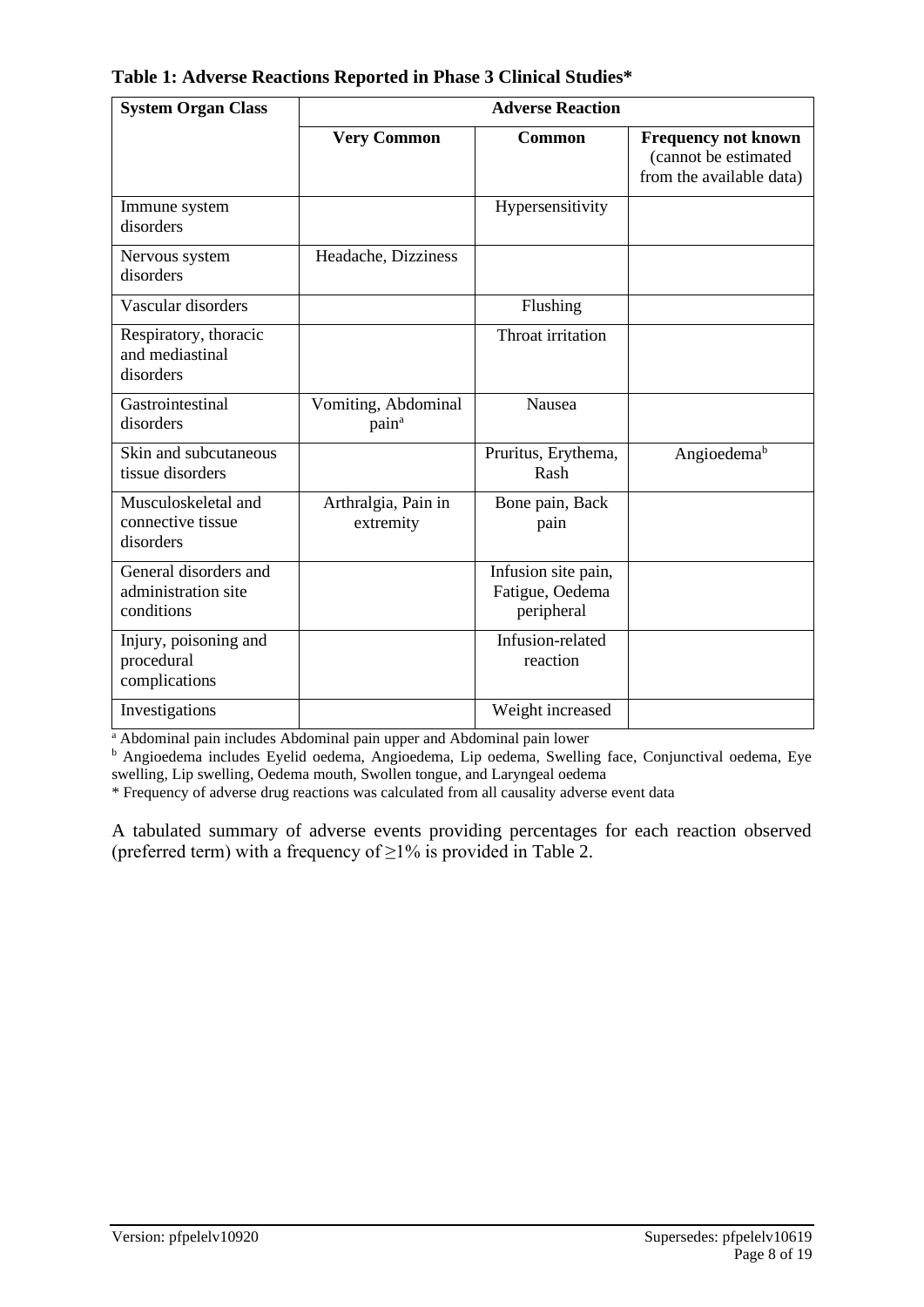### <span id="page-8-0"></span>**Table 2: Number (%) of Patients with Treatment Related Adverse Events Occurring with a Frequency of ≥1%**

| <b>System Organ Class/Preferred Term</b>             | $n = 132$  |  |  |
|------------------------------------------------------|------------|--|--|
| Immune system disorders                              |            |  |  |
| Hypersensitivity                                     | 5(3.8%)    |  |  |
| Injury, poisoning and procedural complications       |            |  |  |
| Infusion-related reaction                            | 7(5.3%)    |  |  |
| Nervous system disorders                             |            |  |  |
| <b>Dizziness</b>                                     | $2(1.5\%)$ |  |  |
| Headache                                             | $8(6.1\%)$ |  |  |
| Paraesthesia                                         | $2(1.5\%)$ |  |  |
| Eye disorders                                        |            |  |  |
| Eye pruritus                                         | $2(1.5\%)$ |  |  |
| Eye swelling                                         | $2(1.5\%)$ |  |  |
| Lacrimation increased                                | $2(1.5\%)$ |  |  |
| Vascular disorders                                   |            |  |  |
| Flushing                                             | 3(2.3%)    |  |  |
| Respiratory, thoracic and mediastinal disorders      |            |  |  |
| Rhinorrhoea                                          | 3(2.3%)    |  |  |
| Sneezing                                             | 3(2.3%)    |  |  |
| Throat irritation                                    | 3(2.3%)    |  |  |
| Gastrointestinal disorders                           |            |  |  |
| Abdominal pain                                       | $2(1.5\%)$ |  |  |
| Nausea                                               | $4(3.0\%)$ |  |  |
| Skin and subcutaneous tissue disorders               |            |  |  |
| Erythema                                             | 3(2.3%)    |  |  |
| Pruritus                                             | $7(5.3\%)$ |  |  |
| Rash                                                 | $2(1.5\%)$ |  |  |
| Musculoskeletal and connective tissue disorders      |            |  |  |
| Arthralgia                                           | $2(1.5\%)$ |  |  |
| Back pain                                            | 2(1.5%)    |  |  |
| Pain in extremity                                    | $2(1.5\%)$ |  |  |
| General disorders and administration site conditions |            |  |  |
| Fatigue                                              | $2(1.5\%)$ |  |  |
| Infusion site pain                                   | $2(1.5\%)$ |  |  |
| Oedema peripheral                                    | 2(1.5%)    |  |  |
| Investigations                                       |            |  |  |
| Alanine aminotransferase increased                   | $2(1.5\%)$ |  |  |
| Weight increased                                     | 3(2.3%)    |  |  |

# **Post-marketing Experience**

The limited post-marketing experience with this formulation of ELELYSO is consistent with the above profile.

The following adverse events were reported during post-marketing surveillance: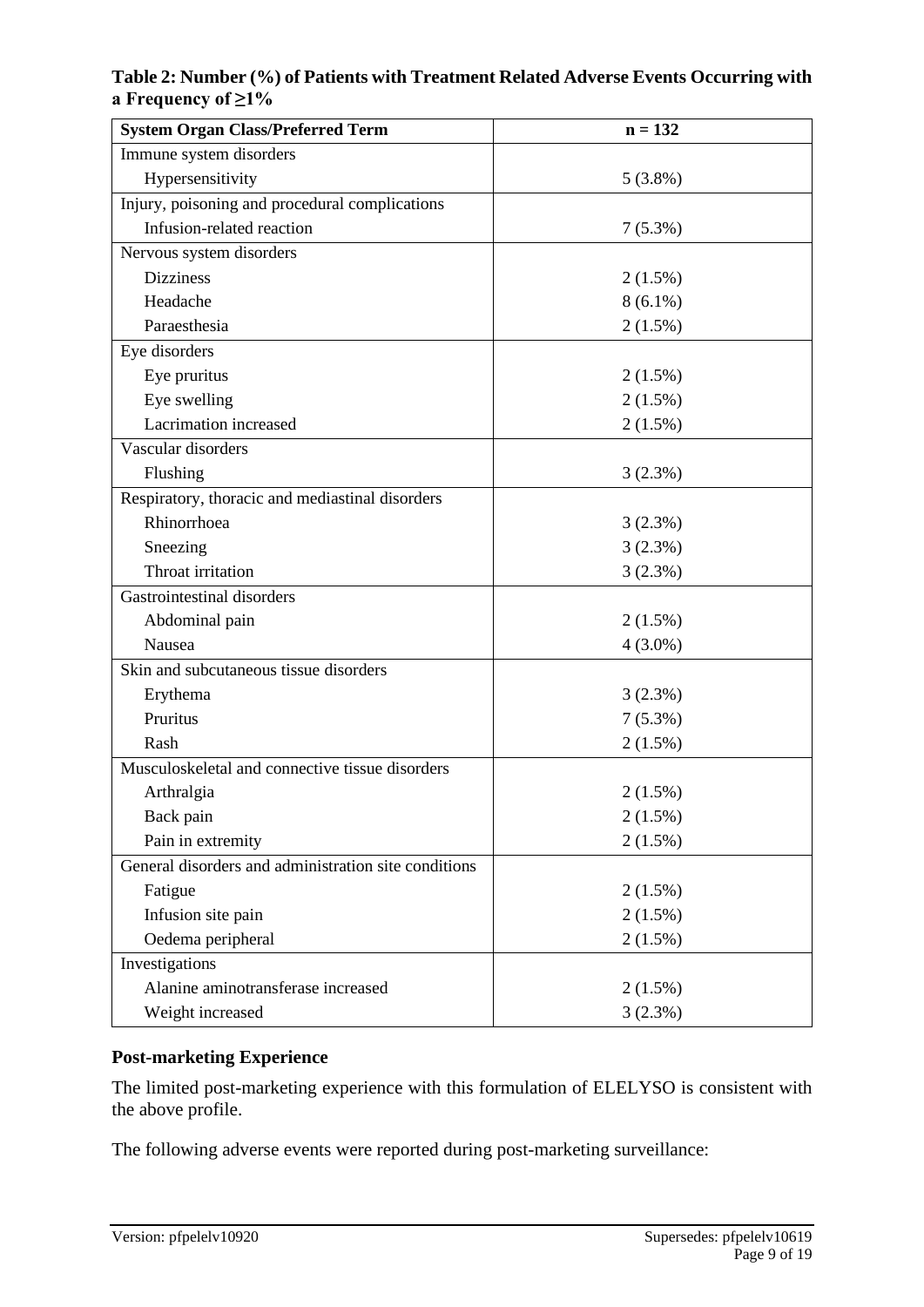Immune system disorders: Anaphylactic reaction.

Skin and subcutaneous tissue disorders: Urticaria.

#### **Reporting Suspected Adverse Effects**

Reporting suspected adverse reactions after registration of the medicinal product is important. It allows continued monitoring of the benefit-risk balance of the medicinal product. Healthcare professionals are asked to report any suspected adverse reactions at [www.tga.gov.au/reporting](http://www.tga.gov.au/reporting-problems)[problems.](http://www.tga.gov.au/reporting-problems)

### **4.9 Overdose**

There is no experience with overdose of ELELYSO. The maximum average dose of ELELYSO in clinical studies was 78 units/kg body weight.

For information on the management of overdose, contact the Poisons Information Centre on 13 11 26 (Australia).

# **5. PHARMACOLOGICAL PROPERTIES**

### **5.1 Pharmacodynamic properties**

#### **Mechanism of Action**

Pharmacotherapeutic group: alimentary tract and metabolism - enzymes.

Taliglucerase alfa rpc is a recombinant active form of the human lysosomal enzyme, β-Glucocerebrosidase, expressed in genetically modified carrot plant root cells. β-Glucocerebrosidase (β-D-glucosyl-N-acylsphingosine glucohydrolase, E.C. 3.2.1.45) is a lysosomal glycoprotein enzyme that catalyses the hydrolysis of the glycolipid glucocerebroside to glucose and ceramide.

Gaucher disease is caused by point mutations in the human glucocerebrosidase (hGCD) gene, which result in a less active endogenous enzyme resulting in the accumulation of glucocerebroside in the lysosomes of macrophages.

The characteristic glycolipid-laden macrophages, called Gaucher cells, are found in liver, spleen and bone marrow. The associated clinical systemic symptoms include severe hepatosplenomegaly as well as anaemia, thrombocytopenia and skeletal deterioration in the form of osteonecrosis, pathological fractures associated with osteopaenia, remodeling failure and bone crises. The oligosaccharide chains at taliglucerase alfa rpc glycosylation sites have terminal mannose sugars that are necessary for interaction with mannose receptors present on macrophages. Taliglucerase alfa rpc uptake by macrophages was shown, in *in vitro* studies with both mouse and human cells, to be in large part mediated by mannose receptors.

#### **Clinical Trials**

#### *Study in Adult Patients Naïve to Enzyme Replacement Therapy (PB-06-001)*

The safety and efficacy of ELELYSO was evaluated in a pivotal, multi-centre, double-blind, randomised Phase III study investigating two dose groups, 30 units/kg and 60 units/kg. The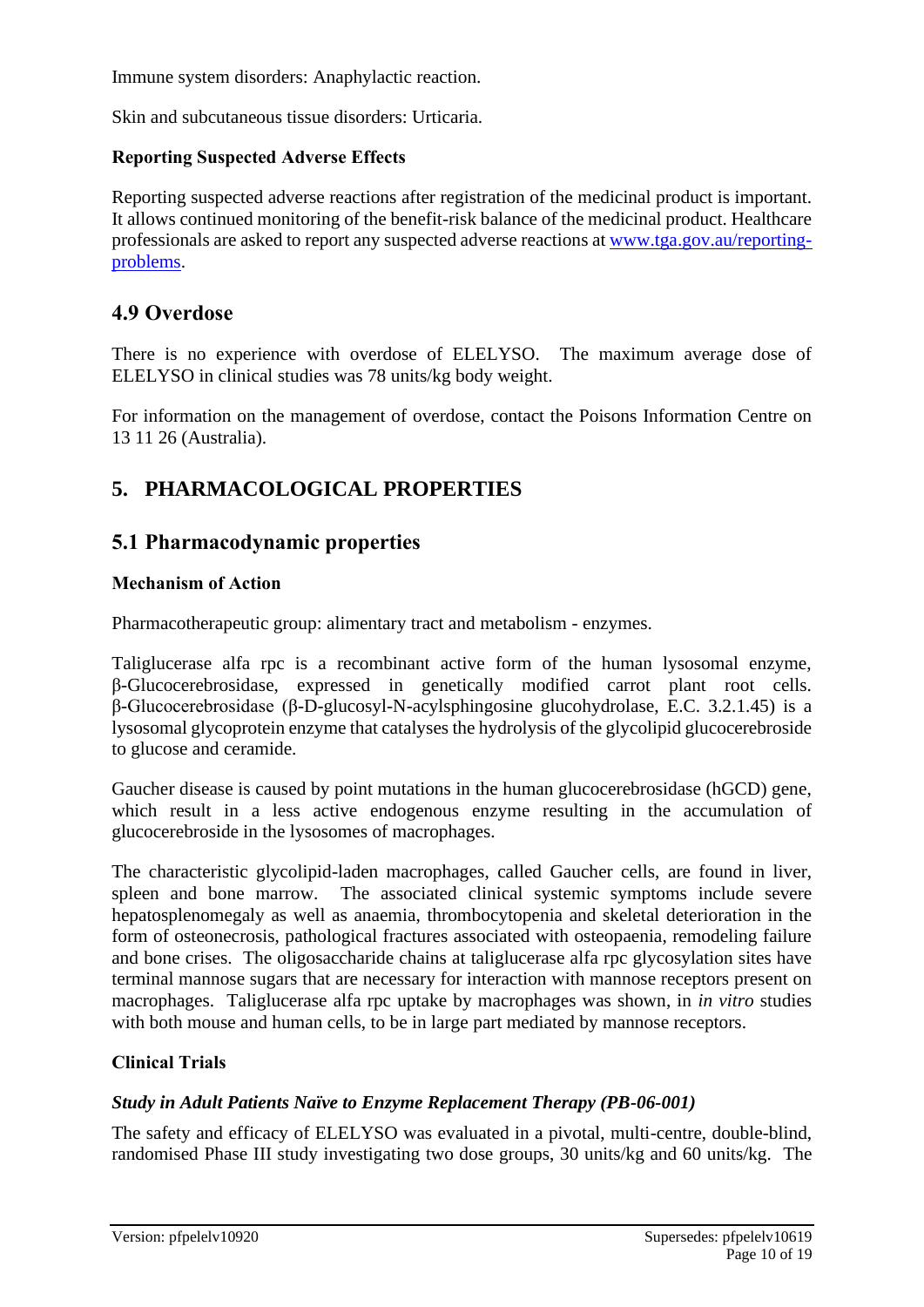study was conducted in 31 adult patients, aged 18 years of age and above, with Gaucher disease (PB-06-001) who were treatment naïve to enzyme replacement therapy.

Patients with a confirmed diagnosis of Gaucher disease (leukocyte GCD activity level  $\leq$ 3 nmol/mg\*hr ( $\leq$ 30% of the mean activity of the reference range), enlarged spleens (>8 times normal) and thrombocytopenia (<120,000/mm<sup>3</sup>) were eligible. Patients could not have received enzyme replacement therapy (ERT) in the past or for at least 12 months prior to study entry and must have had a negative anti-glucocerebrosidase antibody test result at screening. Patients must not have received substrate reduction therapy (SRT) in the past 12 months. Bone disease was not part of the inclusion criteria. Patients with severe neurological symptoms were excluded from the study.

The primary endpoint was percent change from baseline in spleen volume measured by MRI at month 9. Major secondary endpoints included change from baseline in haemoglobin, liver volume (percent change) and platelet count. Change from baseline in Quantitative Chemical Shift Imaging (QCSI) technique, which measures bone marrow fat fraction (Ff) and Dual-Energy X-ray Absorptiometry (DEXA), which measures mineral density, were evaluated as tertiary endpoints.

Intravenous infusions were administered every 2 weeks for 9 months (i.e. 38 weeks). Thirty-one (31) patients treated with 30 units/kg ( $n=15$ ) and 60 units/kg ( $n=16$ ) were evaluated for efficacy. Patient age ranged from 19 to 74 years of age (mean age 36 years), of these 48% (15/31) were male. Sixteen (16) patients had enlarged livers and 10 patients had anaemia at baseline. All patients were naïve to ERT.

Both dose groups, 30 units/kg and 60 units/kg, demonstrated a statistically significant reduction in spleen volume compared with baseline at the month 6 visit (22.21% and 29.94% respectively; both  $p<0.0001$ ) and month 9 visit (26.91% and 38.01% respectively; both *p*<0.0001). Similar effects were observed for haemoglobin increase, liver volume decrease and platelet count increase as noted in [Table 3.](#page-10-0)

| <b>Clinical Parameters</b>                       |                | <b>ELELYSO</b><br>30 units/kg<br>$n=15$ | <b>ELELYSO</b><br>60 units/kg<br>$n=16$ | Comparison<br>between dose<br>groups<br>$30$ vs. 60 units/kg |
|--------------------------------------------------|----------------|-----------------------------------------|-----------------------------------------|--------------------------------------------------------------|
| <b>Spleen Volume</b>                             | Mean (SD)      | $-26.91(7.79)$                          | $-38.01(9.38)$                          | <b>NA</b>                                                    |
| % Change                                         | <i>p</i> value | < 0.0001                                | < 0.0001                                | 0.060                                                        |
| Haemoglobin<br>g/dL Change                       | Mean (SD)      | 1.6(1.4)                                | 2.2(1.4)                                | <b>NA</b>                                                    |
|                                                  | <i>p</i> value | 0.0010                                  | < 0.0001                                | 0.719                                                        |
| <b>Liver Volume</b>                              | Mean (SD)      | $-10.48(11.27)$                         | $-11.11(6.68)$                          | <b>NA</b>                                                    |
| % Change                                         | <i>p</i> value | 0.0041                                  | < 0.0001                                | 0.349                                                        |
| <b>Platelet Count</b><br>/mm <sup>3</sup> Change | Mean (SD)      | 11,427 (20,214)                         | 41,494 (47,063)                         | <b>NA</b>                                                    |
|                                                  | <i>p</i> value | $0.0460*$                               | 0.0031                                  | 0.042                                                        |

<span id="page-10-0"></span>**Table 3: Summary of Clinical Parameters: Mean Change from Baseline to 9 Months and Comparison between Dose Groups in Study PB-06-001 (n=31; Intention-to-treat population)**

SD: standard deviation; NA: not applicable.

\* Clinically relevant improvement in platelet count at month 9 was also observed for the taliglucerase alfa 30 units/kg dose group (11,427/mm<sup>3</sup>, p=0.0460), but did not meet the prespecified alpha level of 0.025.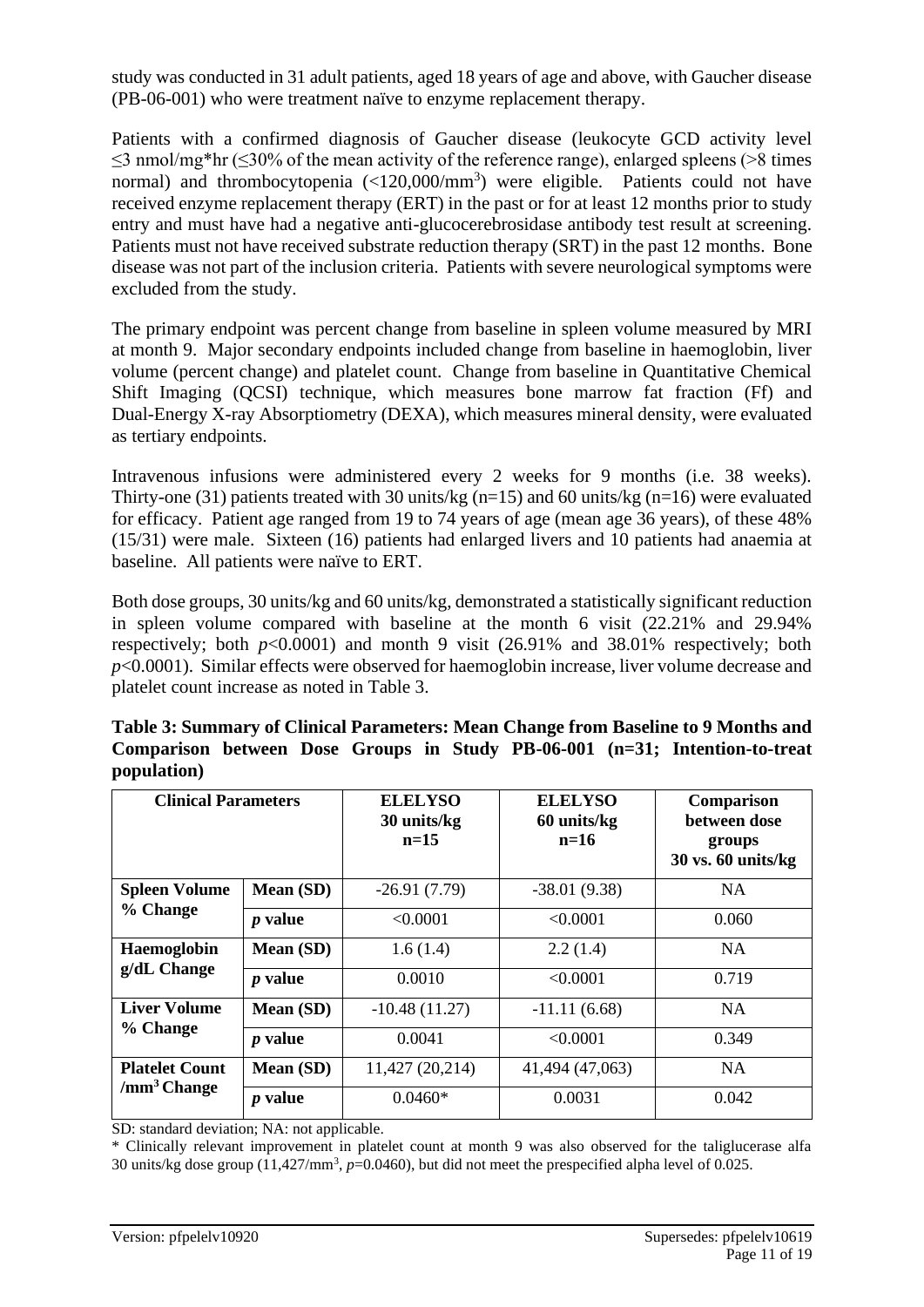As tertiary endpoints, bone involvement was assessed pre-treatment and at 9 months in a subset of 8 out of 31 (26%) treatment naïve patients using the QCSI technique and DEXA. A trend in improvement of the mean change of T and Z score for lumbar spine and femoral neck were observed after 9 months treatment in both dose groups.

Twenty-six of the 31 patients in the 9 month clinical trial continued treatment with taliglucerase alfa in extension trials. Total combined study duration with taliglucerase alfa was 60 months, the first 24 months of which were conducted as a double-blind trial and the remaining 36 months as open-label. Twenty-six patients completed 24 months, 23 completed 36 months and 17 completed 60 months. The following data are the changes in clinical parameters for the double-blind portion of the extension trial (from baseline to Month 24) for the 30 units/kg  $(n=12)$  and 60 units/kg  $(n=14)$  dose groups, respectively: median (range) spleen volume expressed as %BW decreased  $1.4 (0.7, 2.7)$  and  $1.3 (0.6, 8.0)$ , and as multiples of normal (MN) decreased 7.1 (3.3, 13.3) and 6.6 (3.0, 39.9); haemoglobin increased 1.2 (-1.2, 5.0) g/dL and 1.6 (-1.5, 7.3) g/dL; liver volume expressed as %BW decreased 0.9 (0.4, 2.6) and 1.0 (-0.2, 2.8), and decreased  $0.4$   $(0.2, 1.0)$  and  $0.4$   $(-0.1, 1.1)$  MN; and platelet count increased  $15,350$  $(-14,000, 87,000)/mm<sup>3</sup>$  and 49,000 (-10,000, 202,000)/mm<sup>3</sup>. Patients in the open-label portion of the extension trials demonstrated median improvements from baseline that were generally maintained across the measurement time points of the open label period for these outcomes.

### *Study in Paediatric Patients Naïve to Enzyme Replacement Therapy (PB-06-005)*

A pivotal, multi-centre, double-blind, randomised Phase III study of 30 units/kg or 60 units/kg was conducted in paediatric patients (2 to 17 years of age) with confirmed Gaucher disease (leukocyte acid β-Glucosidase activity level ≤30% of the mean activity of the reference range for healthy patients) and who were naïve to ERT (PB-06-005). Eligibility criteria was as per study PB-06-001 (given above), with the additional exclusion criteria of patients with complex neuronopathic features other than longstanding oculomotor gaze palsy; unresolved anaemia due to iron, folic acid or vitamin B12 deficiency, a history of allergy to carrots, HIV, HBsAg and/or hepatitis C infections.

The primary endpoint was measured by percent (%) change in haemoglobin. Secondary endpoints included chitotriosidase or CCL18, spleen and liver volume evaluated by MRI (or ultrasound), platelet count, change in growth and development (weight, height, Tanner Stage, bone age), bone disease and Quality of Life from baseline. The safety of taliglucerase alfa was assessed by clinical laboratory, physical examination, echocardiography and adverse events. Anti-taliglucerase alfa antibodies were also assessed.

Intravenous infusions were administered every 2 weeks for 12 months. Eleven patients treated with 30 units/kg (n=6) and 60 units/kg (n=5) were evaluated for efficacy, of these 8 (72%) patients were male and ranged from 2 to 14 years of age.

Both dosage groups, 30 units/kg and 60 units/kg, demonstrated an increase in haemoglobin from baseline (11.3 g/dL and 10.6 g/dL, respectively) at Month 12 (12.7 g/dL, increase 13.8% and 12.2 g/dL, increase 15.8%, respectively). Haemoglobin rose 19.4% (30 units/kg) and 16.9% (60 units/kg) in those patients anaemic at baseline. Similar effects were observed for spleen volume decrease, liver volume decrease and platelet count increase as noted in [Table 4](#page-12-0) below.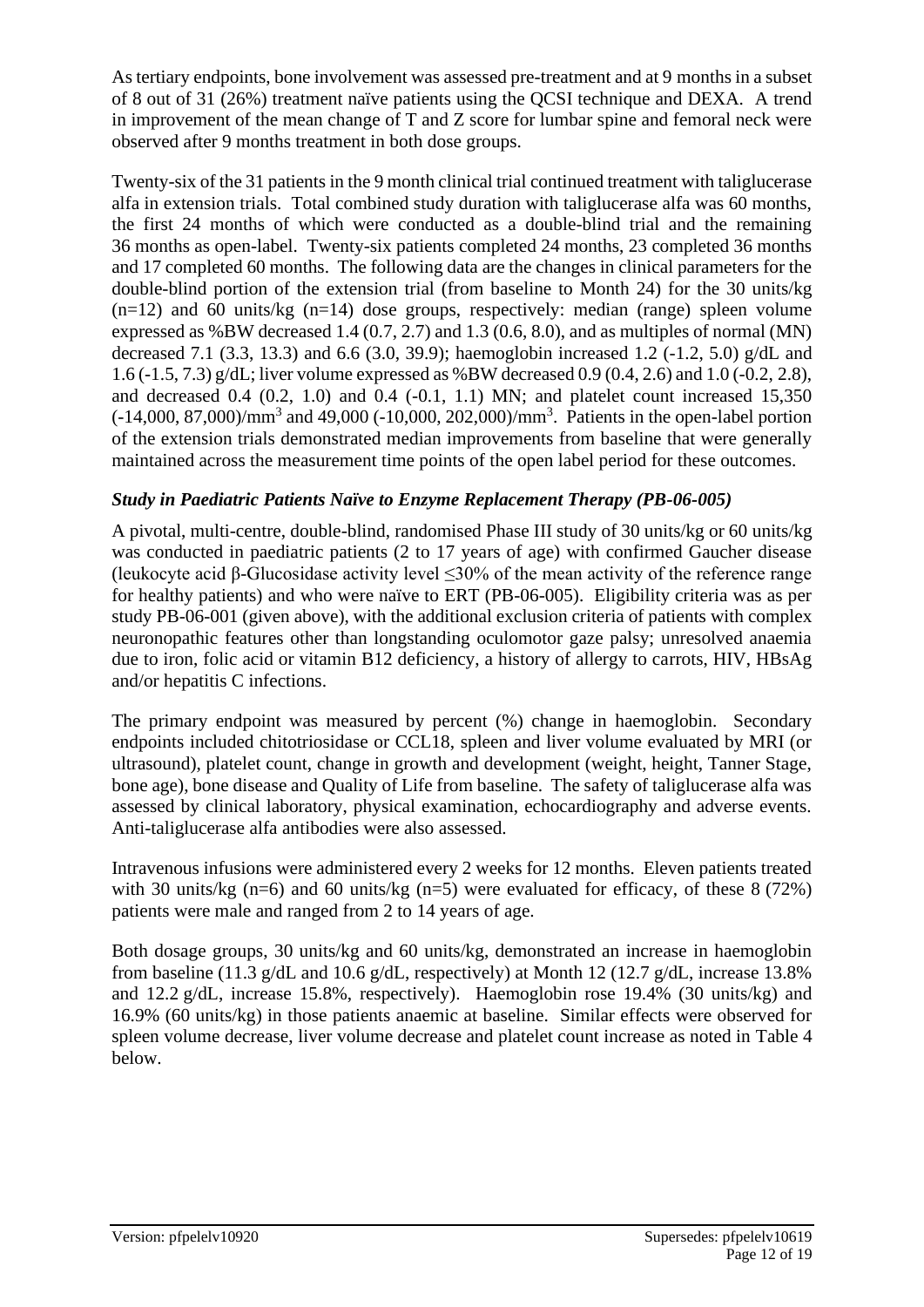#### <span id="page-12-0"></span>**Table 4: Summary of Clinical Parameters: Mean Change from Baseline to 12 Months and Comparison between Dose Groups in the Paediatric Naïve Study PB-06-005 (n=11; Intention-to-treat Population)**

| <b>Clinical Parameters</b>                        |           | <b>ELELYSO</b><br>30 units/kg | <b>ELELYSO</b><br>60 units/kg |
|---------------------------------------------------|-----------|-------------------------------|-------------------------------|
|                                                   |           | $(n=6)$                       | $(n=5)$                       |
| Spleen Volume (mL) % Change                       | Mean (SD) | $-28.6(21.5)$                 | $-41.1(13.8)$                 |
|                                                   | Median    | $-32.2$                       | $-33.3$                       |
|                                                   | Range     | $(-52, -1)$                   | $(-61, -30)$                  |
| <b>Spleen Volume per Body</b><br>Weight (%L/kg)   | Mean (SD) | $-34.1(22.7)$                 | $-48.5(12.3)$                 |
|                                                   | Median    | $-37.2$                       | $-41.3$                       |
|                                                   | Range     | $(-57.6, 1.5)$                | $(-64.5, -37.5)$              |
| Haemoglobin g/dL Change                           | Mean (SD) | 1.4(1.3)                      | 1.6(0.7)                      |
|                                                   | Median    | 1.4                           | 1.6                           |
|                                                   | Range     | (0, 3)                        | (1, 2)                        |
| <b>Liver Volume % Change</b>                      | Mean (SD) | $-6.3(8.5)$                   | $-14.0(9.0)$                  |
|                                                   | Median    | $-10.2$                       | $-16.1$                       |
|                                                   | Range     | $(-12, 11)$                   | $(-27, -5)$                   |
| <b>Liver Volume per Body Weight</b><br>$(\%L/kg)$ | Mean (SD) | $-14.5(6.5)$                  | $-19.2(8.3)$                  |
|                                                   | Median    | $-15.7$                       | $-22$                         |
|                                                   | Range     | $(-21.6, -5.6)$               | $(-33.9, -18.9)$              |
| <b>Platelet Count /mm<sup>3</sup> Change</b>      | Mean (SD) | 45,500 (52,884)               | 72,600 (59,197)               |
|                                                   | Median    | 28,000                        | 51,000                        |
|                                                   | Range     | $(-12,000, 120,000)$          | (1000, 136,000)               |

SD: standard deviation

Auxological parameters for the paediatric cohort, including height, height velocity and weight, all improved on taliglucerase alfa therapy as shown in [Table 5.](#page-13-0)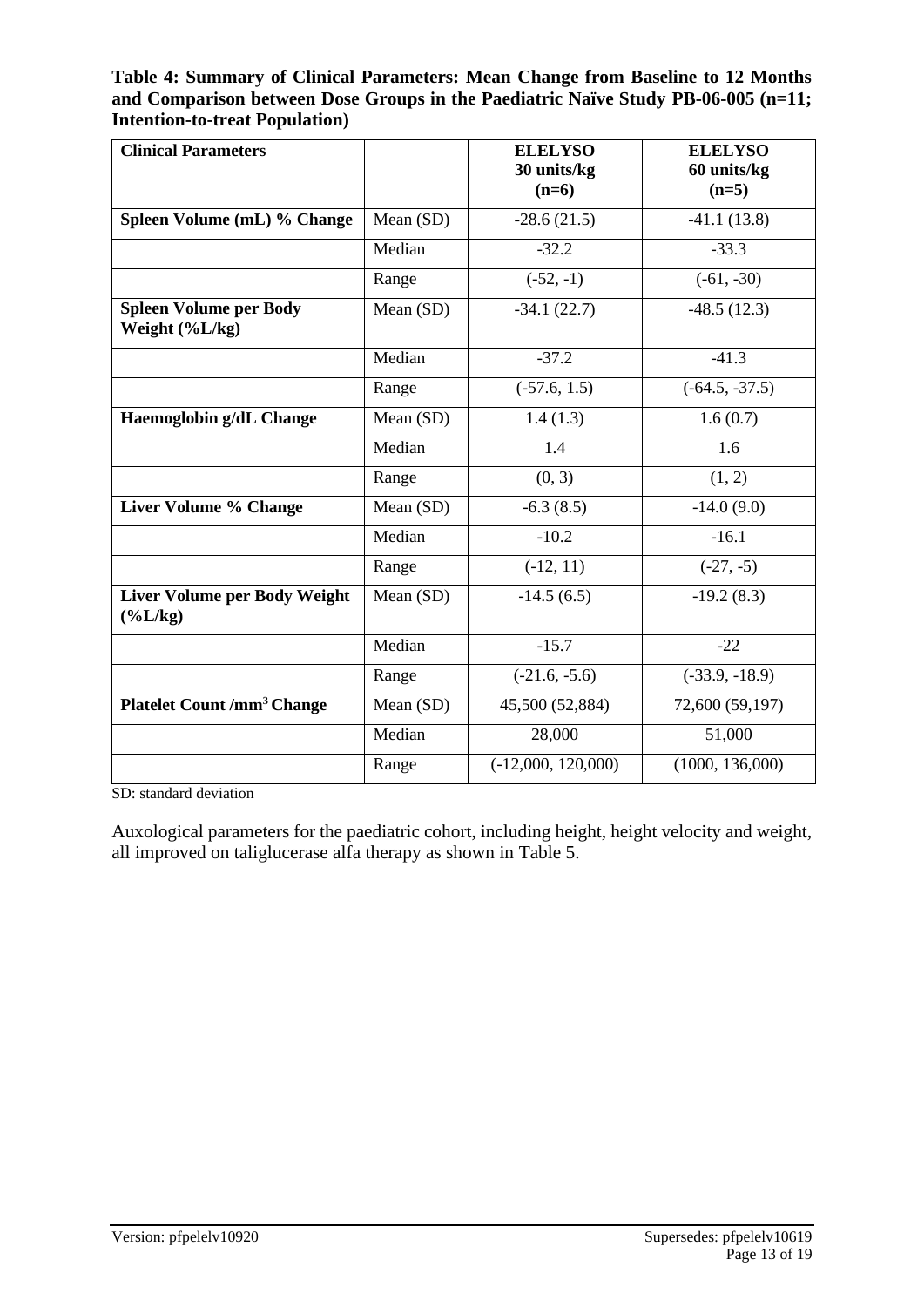| <b>Clinical Parameter</b>                      | <b>Time Point</b>           | <b>ELELYSO</b><br>30 units/kg<br>$(n=6)$ | <b>ELELYSO</b><br>60 units/kg<br>$(n=5)$ |
|------------------------------------------------|-----------------------------|------------------------------------------|------------------------------------------|
| Height (cm)                                    | <b>Baseline (Mean (SD))</b> | 129.3 (21.7)                             | 107.8(14.3)                              |
|                                                | Month 12 (Mean (SD))        | 134.4 (20.8)                             | 115.7(13.9)                              |
|                                                | % Change (SD)               | 4.2(2.2)                                 | 7.6(2.1)                                 |
| <b>Height SDS by</b><br><b>Chronologic Age</b> | <b>Baseline (Mean (SD))</b> | $-1.3(1.3)$                              | $-2.5(1.2)$                              |
|                                                | Month 12 (Mean (SD))        | $-1.3(1.5)$                              | $-2.0(1.0)$                              |
|                                                | % Change (SD)               | 0.0(0.3)                                 | 0.5(0.2)                                 |
| <b>Height Velocity (cm/yr)</b>                 | Month 12 (Mean (SD))        | 5.1(2.2)                                 | 8.0(1.3)                                 |
| Weight (kg)                                    | <b>Baseline (Mean (SD))</b> | 27.9(10.5)                               | 17.7(4.8)                                |
|                                                | Month 12 (Mean (SD))        | 30.3(10.5)                               | 20.4(6.0)                                |
|                                                | % Change (SD)               | 9.6(7.0)                                 | 14.7(5.7)                                |
| <b>Weight SDS by</b>                           | <b>Baseline (Mean (SD))</b> | $-0.8(1.5)$                              | $-2.0(1.8)$                              |
| <b>Chronologic Age</b>                         | Month 12 (Mean (SD))        | $-0.8(1.8)$                              | $-1.8(1.8)$                              |
|                                                | % Change (SD)               | 0.0(0.3)                                 | 0.2(0.3)                                 |

<span id="page-13-0"></span>**Table 5: Paediatric Auxological Data for Study PB-06-005**

 $SDS = standard deviation scores$ 

Ten of the 11 paediatric patients in the 12 month clinical trial continued treatment with ELELYSO in an extension trial for a total treatment duration of 36 months, the first 24 months of which were conducted as a double-blind trial, while the remaining 12 months were openlabel. All ten patients completed 24 months and 9 of these completed 36 months. The following data are the changes in clinical parameters for the double-blind portion (from baseline to Month 24) for the 30 units/kg (n=5) and 60 units/kg dose groups (n=5), respectively: median (range) spleen volume expressed as %BW decreased 3.6 (2.0, 4.0) and 3.8 (1.0, 11.2), and as MN decreased 17.9 (9.8, 20.1) and 19.0 (5.1, 56.0); haemoglobin increased 1.7 (1.1, 3.3) g/dL and 2.5 (-0.1, 3.5) g/dL; liver volume expressed as %BW decreased 1.4 (1.1, 2.2) and 2.1 (1.1, 3.2) and decreased 0.6 (0.4, 0.9) and 0.8 (0.5, 1.3) MN; and platelet count increased 16,000 (-25,000, 76,000)/mm<sup>3</sup> and 76,000 (66,000, 157,000)/mm<sup>3</sup>. Patients in the open-label portion of the extension trials demonstrated median improvements from baseline that were generally maintained across the measurement time points of the open label period for these outcomes.

### *Study in Patients Switching from Imiglucerase to ELELYSO (PB-06-002)*

A multi-centre, open-label, single arm 9 month study in clinically stable adult and paediatric Gaucher disease patients (2 years of age or above) treated with imiglucerase and switched to ELELYSO at the same dose as the previous imiglucerase dose was performed (PB-06-002).

Patients were required to be clinically stable and to have a stable biweekly dose of imiglucerase for at least 6 months prior to enrollment. Patient age ranged from 13 to 66 years of age (mean 45 years of age), 46% were male. Imiglucerase therapy was stopped, and treatment with ELELYSO was administered every 2 weeks. Adjustment of dose was allowed by study criteria if needed in order to maintain clinical parameters (i.e. haemoglobin, platelet count, spleen volume, and liver volume). One patient required a dose increase (from 9.5 units/kg to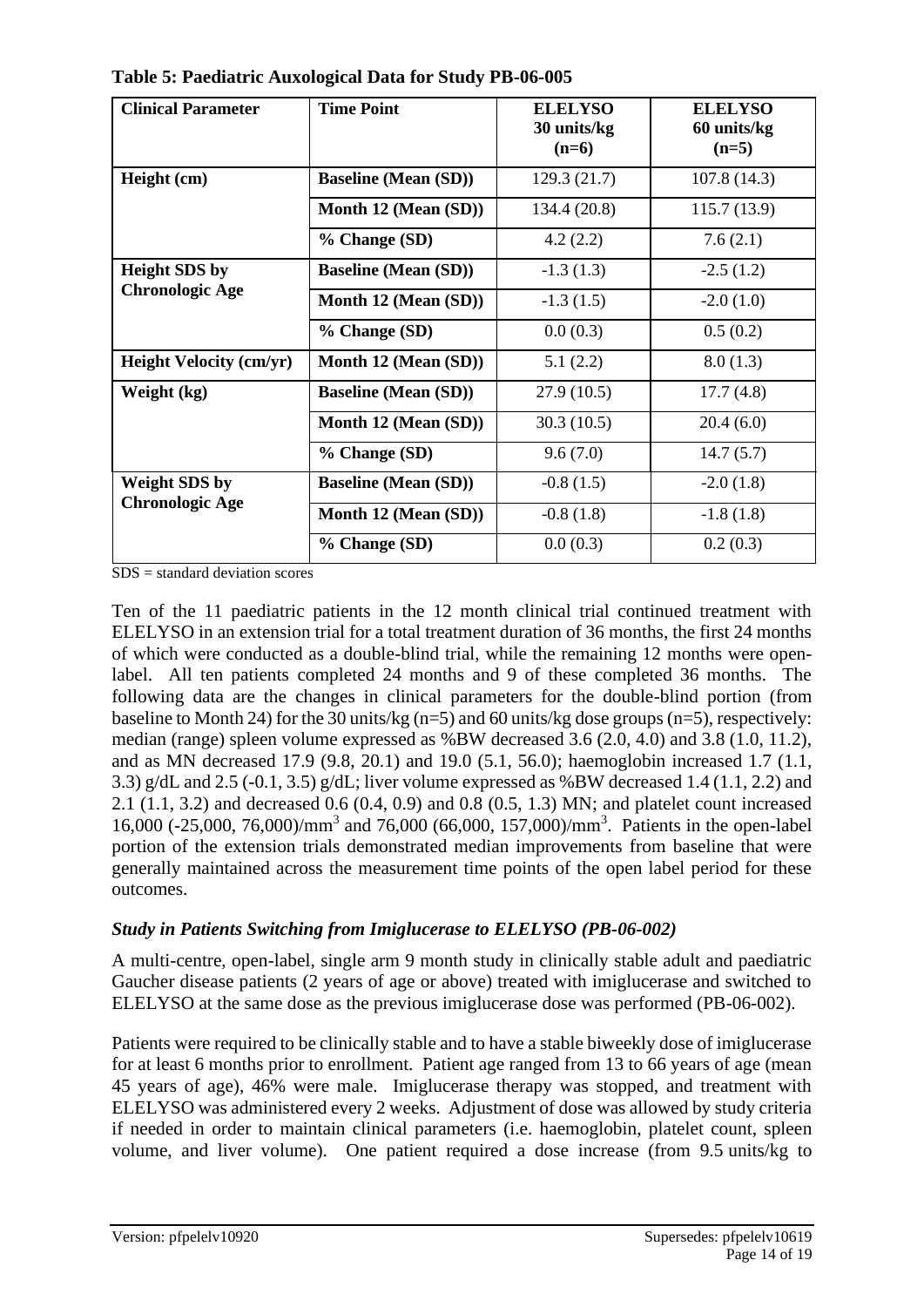19 units/kg at week 24) for a platelet count of 92,000/mm<sup>3</sup> at week 22, and responded with a platelet count of 170,000/mm<sup>3</sup> at month 9.

Primary efficacy endpoints included platelet count, haemoglobin, spleen volume, liver volume and biomarkers (chitotriosidase and PARC/CCL18). Secondary endpoints for paediatric patients included: height and weight for growth evaluation; Tanner Stage for sexual development; and bone age by X-ray of left hand and wrist.

Twenty-six clinically stable adult patients were enrolled and 25 completed 9 months of treatment. Doses ranged from 9 units/kg to 60 units/kg with a mean of 28.8 units/kg. The age range was 18 years to 66 years and 14 patients were male and 12 were female.

Organ volumes remained stable. Median spleen volume was 814.2 mL at baseline and 697.3 mL after 9 months, and the respective median liver volumes were 1,816.5 mL at baseline and 1,800.6 mL at 9 months. Haematological parameters were also stable. Median haemoglobin levels were 13.6 g/dL at both baseline and after 9 months, and median platelet counts were  $163, 167/\text{mm}^3$  at baseline and  $159,000/\text{mm}^3$  after 9 months.

Five paediatric patients were enrolled and completed the trial. Median doses ranged from 26 units/kg to 60 units/kg. The age range was 6 years to 16 years; 3 patients were male and 2 were female. Organ volumes remained stable. Median spleen values were 324 mL at baseline and 256 mL at 9 months. Median liver values were 1,243 mL at baseline and 1,305 mL at 9 months. Haematological parameters were also stable. Median haemoglobin was 13.4 g/dL and 14.3 g/dL at baseline and 9 months, respectively. Median platelet count was  $146,500/\text{mm}^3$ and  $200,000/\text{mm}^3$  at baseline and 9 months, respectively.

All five paediatric patients in the 9 month clinical trial continued treatment with ELELYSO in an extension trial for a total treatment duration of 33 months. All five patients completed 24 months and 2 patients completed 33 months. The following data are the changes from baseline in clinical parameters at month 33 (n=2): mean (SD) spleen volume expressed as %BW was stable 0.0 (0.0), and decreased 0.1 (0.0) MN; haemoglobin increased 0.5 (0.5)  $g/dL$ ; liver volume expressed as %BW decreased 0.2 (0.0), and decreased 0.1 (0.0) MN; and platelet count increased 4,700 (13,152)/mm<sup>3</sup>.

Eighteen of the 26 adult patients who completed the 9 month clinical trial continued treatment with ELELYSO in an extension trial (PB-06-003). The five paediatric patients continued into a separate extension study (PB-06-006). Ten adult patients completed 36 months of treatment. At month 36, the changes in clinical parameters from baseline for adult patients were: mean (SD) spleen volume in %BW -0.3 (0.5), in MN -1.3 (2.3); liver volume in %BW 0.0 (0.4), in MN 0.0 (0.2); platelet count -3,800 (33,920)/mm<sup>3</sup>; and haemoglobin -0.2 (0.9) g/dL.

### *Expanded Access Study (PB-06-004)*

A multi-centre, open-label, expanded access trial was designed to assess the safety of taliglucerase alfa in patients with Gaucher disease who required enzyme replacement therapy (ERT) due to a shortage of imiglucerase product. Study duration was up to 33 months, or until marketing approval was obtained and taliglucerase alfa was available. Patients previously treated with imiglucerase were to receive the same dose as the previous imiglucerase dose, before dose reduction or discontinuation. Patient age ranged from 21 to 85 years of age (mean 46 years of age), 55% were male.

The study was not comparative and no formal hypothesis testing for efficacy was planned or done. Nonetheless, the data from the efficacy population indicate that in patients previously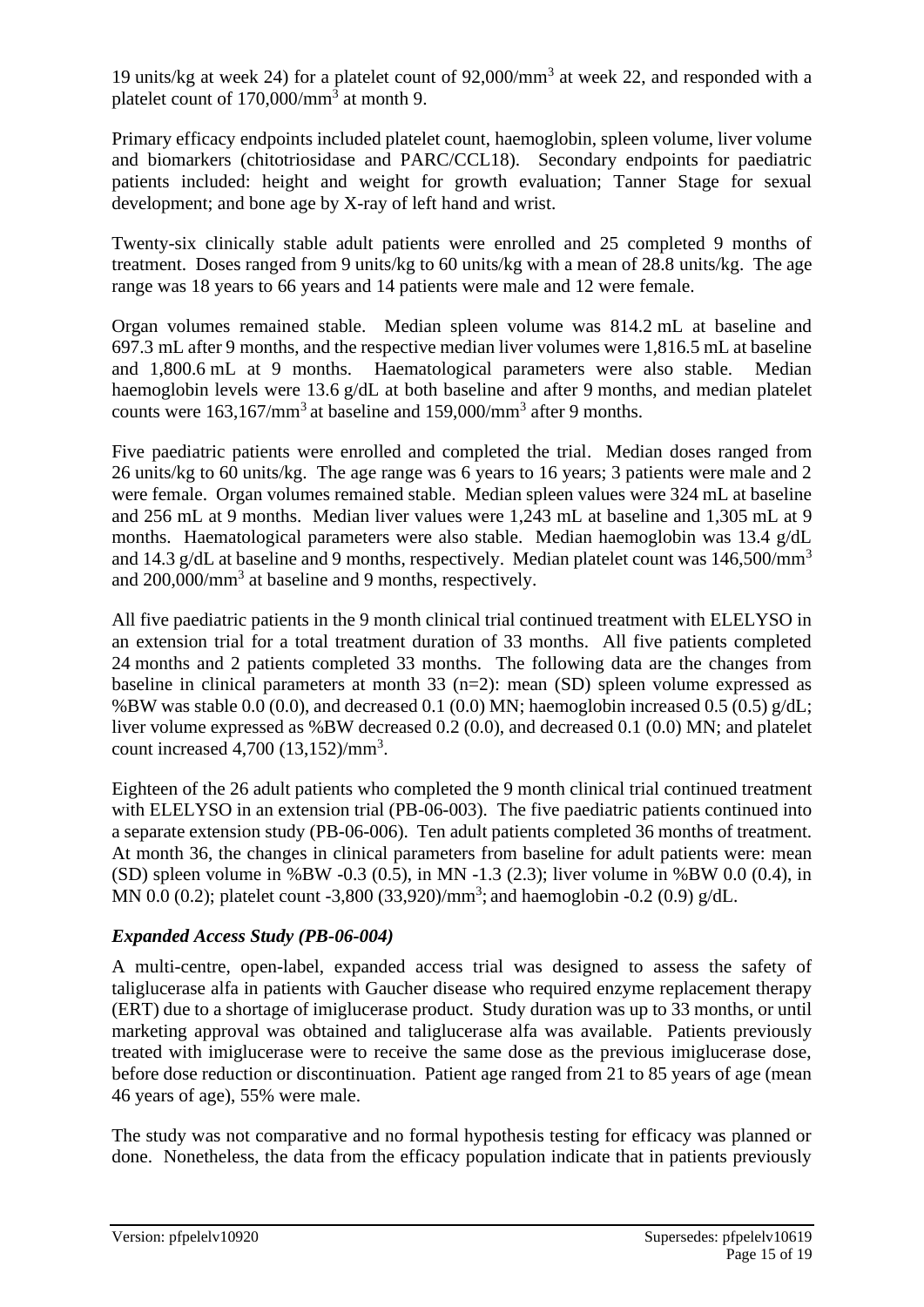treated with imiglucerase the mean haemoglobin concentration and platelet counts were stable during long term treatment with ELELYSO.

Two patients withdrew from the study specifically because of adverse events (AE) which involved infusion related reactions (periorbital swelling in one and chest discomfort in the other). These reactions were characterised as mild to moderate. A third patient had mild hypersensitivity reactions during many of the infusions but was able to continue receiving study drug and completed the study.

Most AEs were mild or moderate and were not related to study drug. Thirty six of the 58 treated patients completed the study and most of the 22 patients who discontinued early voluntarily withdrew because ELELYSO became commercially available in their country.

### *An Extension Study in Adult Patients who Completed Studies PB-06-001 or PB-06-002 (PB-06-003)*

An open label, extension trial in patients with Gaucher disease, who completed nine months of treatment in Studies PB-06-001 or PB-06-002. Patients continued to receive the allocated dose from Study PB-06-001, or the same dose they received at the completion of Study PB-06-002. Forty four (44) patients received treatment with ELELYSO for at least 15 months and for a total of no more than 30 months.

The efficacy results provided evidence that ELELYSO maintained effectiveness for as long as 39 months. Continued improvement was observed in spleen and liver volumes and in haematological parameters in patients naïve to ERT.

# **5.2 Pharmacokinetic properties**

### **Clinical Pharmacokinetics**

#### *Adult Population*

In 32 adult patients with Gaucher disease, taliglucerase alfa rpc was rapidly eliminated. Patients received a single dose by intravenous infusion over 1 to 2 hours at a dose of 30 units/kg or 60 units/kg. After continued biweekly dosing there was no clear indication of accumulation. At steady state at week 38, the mean  $AUC_t$  (exposure) appears to suggest a more than dose proportional increase in  $AUC_t$ . There were no observed clinically relevant gender related differences in exposure (AUC).

Mean clearance was about 30 L/hr at 30 units/kg dose and 20 L/hr at 60 units/kg dose. The median volume of distribution values during the elimination phase  $(V<sub>z</sub>)$  range from 12.6 L to 13.9 L.

The mean  $t_{\text{max}}$  on both day 1 and at week 38 is longer in the 60 units/kg dose group than in the 30 units/kg dose group, while the mean CL and the mean  $V_z$  are lower on day 1 and at week 38 in the 60 units/kg dose group compared with the 30 units/kg dose group. The mean  $t_{1/2}$  is longer at week 38 in the 60 units/kg dose group compared with the 30 units/kg dose group. There are no notable differences in the mean  $T_{\text{max}}$ ,  $t_{1/2}$ , CL or  $V_z$  on day 1 or at week 38 in either the 30 units/kg or the 60 units/kg dose groups.

### *Paediatric Population*

Pharmacokinetics of taliglucerase alfa were evaluated in 11 paediatric subjects with Gaucher disease. Following repeated dose IV infusion of 30 units/kg and 60 units/kg taliglucerase alfa in about 100 minutes in paediatric subjects, median elimination half-life of taliglucerase alfa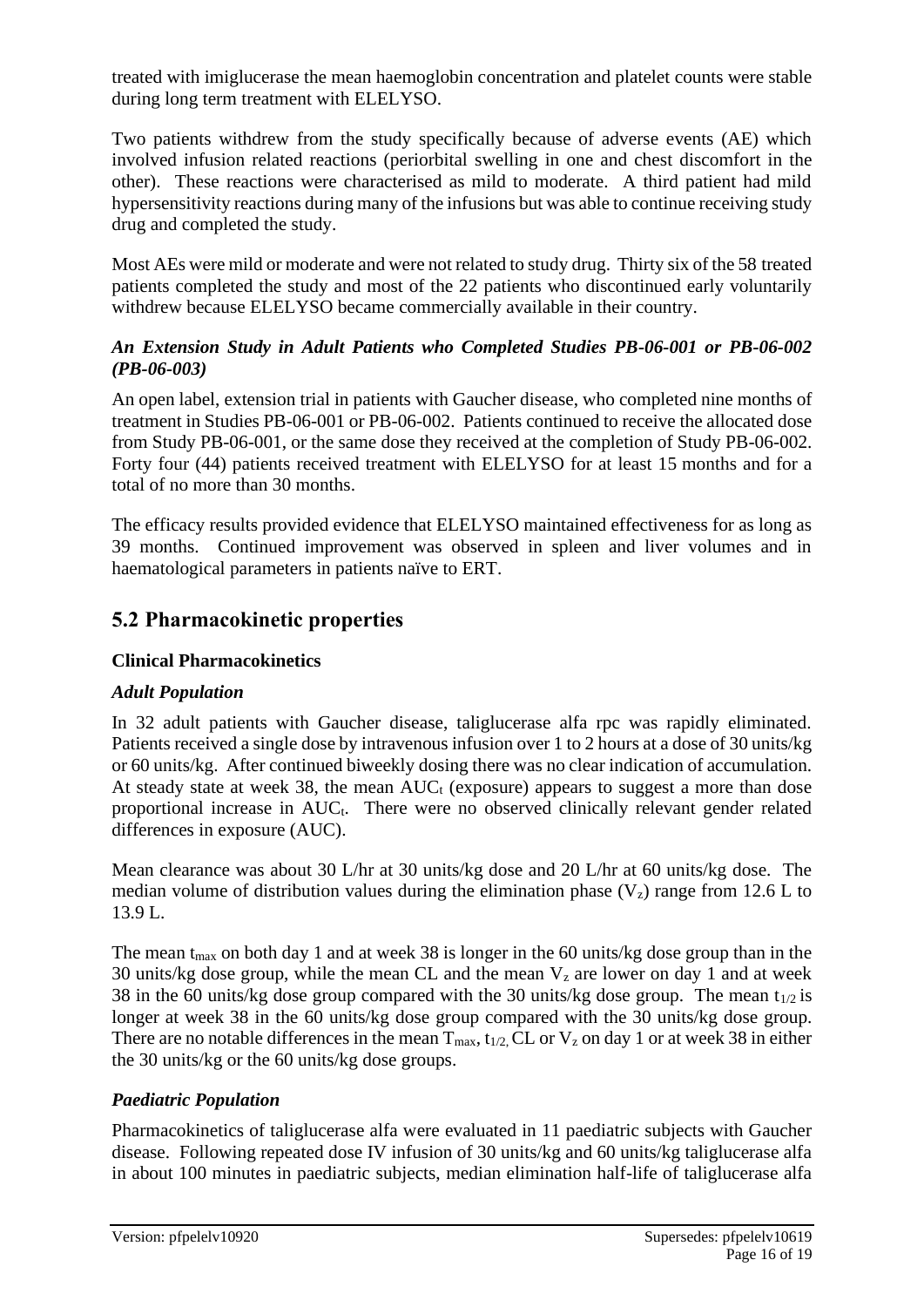was 31.9 minutes (range: 12.9 to 56.8) and 32.5 minutes (range: 18.0 to 42.9), respectively. Median systemic clearance (CL) were 27.4 L/hr (range: 10.9 to 37.8) for 30 units/kg, and 15.8 L/hr (range: 11.7 to 24.9) for 60 units/kg. The steady state median  $AUC_{0-t}$  was 1,491 ng.hr/mL (range: 527 to 1,932) for 30 units/kg and 2,969 ng.hr/mL (range: 1,593 to 4,256) for 60 units/kg. Dose normalised exposure (AUC<sub>0-t</sub>) was  $46.4 \pm 24.6$  [ng.hr/mL]/mg for 30 units/kg and  $63.9\pm21.1$  [ng.hr/mL]/mg for 60 units/kg.

 $AUC_{0-t}$  values in paediatric patients were lower than those observed in adult patients (i.e. median  $AUC_{0-t}$  1,989 ng.h/mL with a range of 1,002 to 9,546 at Week 38 for 30 units/kg and 6,751 ng.h/mL range of 2,545 to 20,496 at Week 38 for 60 units/kg), due to weight-based dosing of taliglucerase alfa and lower body weights in paediatric patients.

# **5.3 Preclinical safety data**

# **Genotoxicity**

Tests for genotoxic activity were not performed. Given that taliglucerase alfa rpc is degraded to peptides and amino acids and that the products of its enzymic action are glucose and ceramide, it is unlikely to pose a genotoxic risk.

# **Carcinogenicity**

Tests for carcinogenic activity were not performed. Given the nature and location of the enzymic activity of taliglucerase alfa rpc (i.e. lysosomal glucocerebrosidase) and the products of its enzymic action (i.e. glucose and ceramide), ELELYSO is unlikely to pose a carcinogenic risk.

# **6. PHARMACEUTICAL PARTICULARS**

# **6.1 List of excipients**

195 mg mannitol, 28.7 mg sodium citrate dihydrate, 0.53 mg polysorbate 80.

# **6.2 Incompatibilities**

Incompatibilities were either not assessed or not identified as part of the registration of this medicine.

# **6.3 Shelf life**

In Australia, information on the shelf life can be found on the public summary of the Australian Register of Therapeutic Goods (ARTG). The expiry date can be found on the packaging.

# **6.4 Special precautions for storage**

*Unopened vials*: Store and transport at 2ºC to 8ºC. Refrigerate. Do not freeze. Keep the vial within the outer carton in order to protect from light.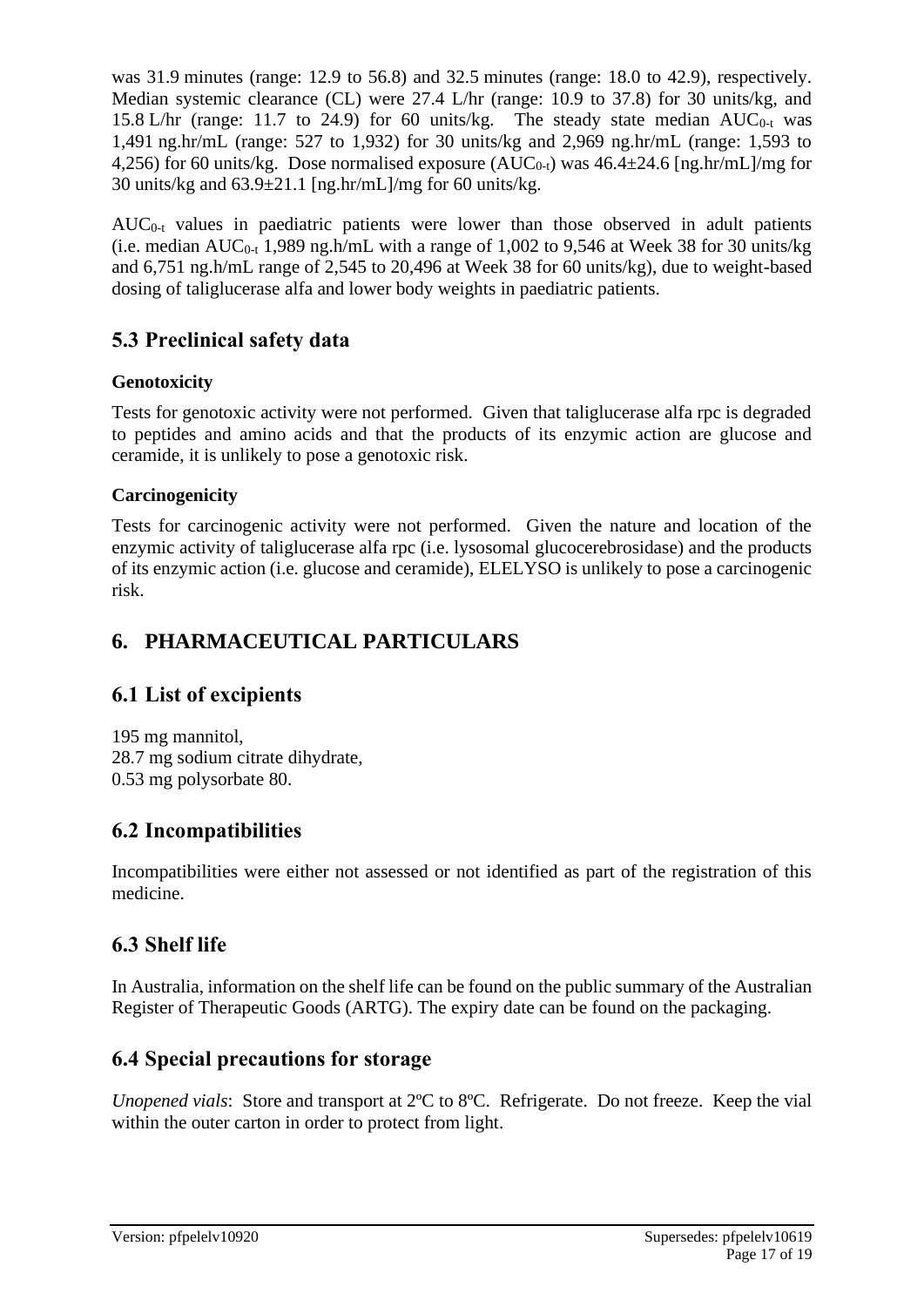*Reconstituted and diluted solutions:* ELELYSO should be reconstituted and diluted just before use and used immediately. If not used immediately, in-use storage times and conditions of the reconstituted solution and the diluted solution prior to use are the responsibility of the user.

The reconstituted vial and the diluted solution that is made from the reconstituted vial can be stored for a combined time of not more than 24 hours at 2ºC to 8ºC under protection from light after the initial reconstitution step.

# **6.5 Nature and contents of container**

ELELYSO powder for injection is packaged in a 13.5 mL Type 1 borosilicate glass vial. Available as single vial packs.

# **6.6 Special precautions for disposal**

In Australia, any unused medicine or waste material should be disposed of in accordance with local requirements.

# **6.7 Physicochemical properties**

### **Chemical Structure**

Taliglucerase alfa rpc is a glycosylated protein with approximately 7% of its molecular mass contributed by glycans. The glycans present in taliglucerase alfa rpc are typical of plant-expressed proteins. The most abundant glycan has terminal mannose, β-(1,2)-xylose, and  $\alpha$ -(1,3)-fucose residues. The terminal mannose residues specifically bind the endocytic mannose receptors on macrophages, resulting in uptake of the enzyme into the macrophages, the cells that accumulate lipid in Gaucher disease and are the target cells for enzyme replacement therapy. The glycan structures  $\beta$ -(1,2)-xylose, and α-(1,3)-fucose residues are widely present in plant but not in mammalian glycoproteins.

Taliglucerase alfa rpc sequence contains seven cysteine residues that form two disulfide bonds between the first four cysteine residues (Cys6-Cys18, Cys20-Cys25) and three free sulfhydryls (thiols).

Predicted Amino Acid Sequence for taliglucerase alfa rpc:

|                |                   | 11                | 21                | 31                | 41                | 51                |
|----------------|-------------------|-------------------|-------------------|-------------------|-------------------|-------------------|
| $\overline{1}$ | <b>EFARPCIPKS</b> | <b>FGYSSVVCVC</b> | <b>NATYCDSFDP</b> | <b>PTFPALGTFS</b> | <b>RYESTRSGRR</b> | <b>MELSMGPIOA</b> |
| 61             | NHTGTGLLLT        | <b>LOPEOKFOKV</b> | <b>KGFGGAMTDA</b> | <b>AALNILALSP</b> | <b>PAONLLLKSY</b> | <b>FSEEGIGYNI</b> |
| 121            | <b>IRVPMASCDF</b> | <b>SIRTYTYADT</b> | <b>PDDFOLHNFS</b> | LPEEDTKLKI        | PLIHRALOLA        | <b>ORPVSLLASP</b> |
| 181            | <b>WTSPTWLKTN</b> | <b>GAVNGKGSLK</b> | <b>GOPGDIYHOT</b> | WARYFVKFLD        | <b>AYAEHKLOFW</b> | <b>AVTAENEPSA</b> |
| 241            | <b>GLLSGYPFOC</b> | <b>LGFTPEHORD</b> | <b>FIARDLGPTL</b> | <b>ANSTHHNVRL</b> | LMLDDORLLL        | PHWAKVVLTD        |
| 301            | PEAAKYVHGI        | <b>AVHWYLDFLA</b> | PAKATLGETH        | <b>RLFPNTMLFA</b> | <b>SEACVGSKFW</b> | <b>EOSVRLGSWD</b> |
| 361            | RGMOYSHSII        | TNLLYHVVGW        | <b>TDWNLALNPE</b> | <b>GGPNWVRNFV</b> | <b>DSPIIVDITK</b> | <b>DTFYKOPMFY</b> |
| 421            | <b>HLGHFSKFIP</b> | EGSORVGLVA        | SOKNDLDAVA        | <b>LMHPDGSAVV</b> | <b>VVLNRSSKDV</b> | <b>PLTIKDPAVG</b> |
| 481            | <b>FLETISPGYS</b> | <b>IHTYLWHROD</b> | <b>LLVDTM</b>     |                   |                   |                   |

Taliglucerase alfa rpc is a white to off-white lyophilised powder that may form a cake.

### **CAS Number**

37228-64-1.